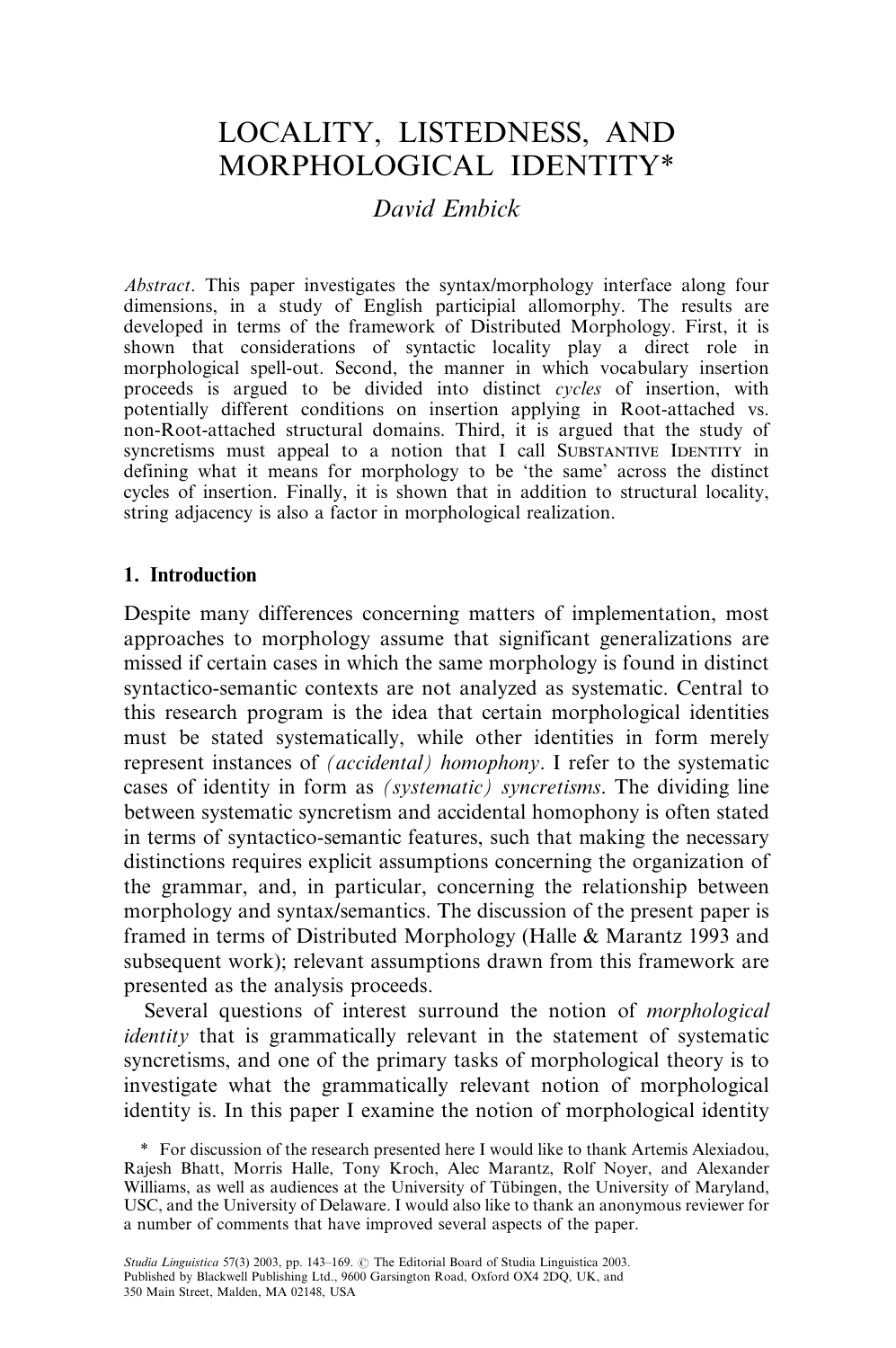in the context of a set of questions concerning the nature of *listed* information in the grammar. All approaches to grammar must assume that some information is simply listed. How this information is listed, and whether or not listedness correlates with grammatical phenomena in a systematic fashion, is a significant research question. The aspect of listedness addressed here centers on the question of how lists are consulted for the purposes of morphological realization. The results of this paper show that the contents of the lists that are consulted for morphological realization are determined by considerations of syntactic locality. In particular, the spell-out of the same type of functional head accesses one list when that head is syntactically attached to a Root, and a potentially distinct list when it is separated from the same Root by additional syntactic structure. This fact about listedness is shown to have direct implications for the notion of morphological identity. Accessing distinct lists in the manner described above amounts to the claim that morphological realization is performed in distinct cycles  $-$  at the very least, one cycle for functional heads attached directly to Roots, and another for heads attached outside of the Root-attached domain. In this way, the analysis defines a clear case in which the factors determining allomorphy are statable directly in terms of domains of structural locality. The implication for morphological identity is found in the fact that dividing insertion into cycles requires two distinct notions of morphological identity; namely (1) identity within a cycle, and (2) identity across cycles. Concerning how identity in the second sense is to be defined, I argue that SUBSTANTIVE IDENTITY  $-$  identity in terms of the features conditioning insertion, not including the contents of lists  $-$  is the relevant notion. Finally, it is shown that although structural conditions on allomorphy like the locality effect outlined above are important, something further is required. In particular, I demonstrate that there is a role for *linear adjacency* in the statement of the conditions on allomorphy.

# 1.1. Syncretism and morphological identity

A starting point for the analysis of morphological syncretisms is the separation between the phonological and the syntactico-semantic components of the traditional 'morpheme'.<sup>1</sup> What this separation amounts to can be illustrated in the context of a further set of proposals that I assume here, drawn from Distributed Morphology. The syntax manipulates terminal nodes that consist of abstract feature bundles, at least in the case of functional heads. After the syntactic derivation, in the process called *vocabulary insertion*, phonological material is added to these terminal nodes. In vocabulary insertion, individual vocabulary items, which consist of a phonological *exponent* and its conditions on insertion,

<sup>&</sup>lt;sup>1</sup> Hence the term Separation Hypothesis, as used by Beard (1966, 1995).

<sup>©</sup> The Editorial Board of Studia Linguistica 2003.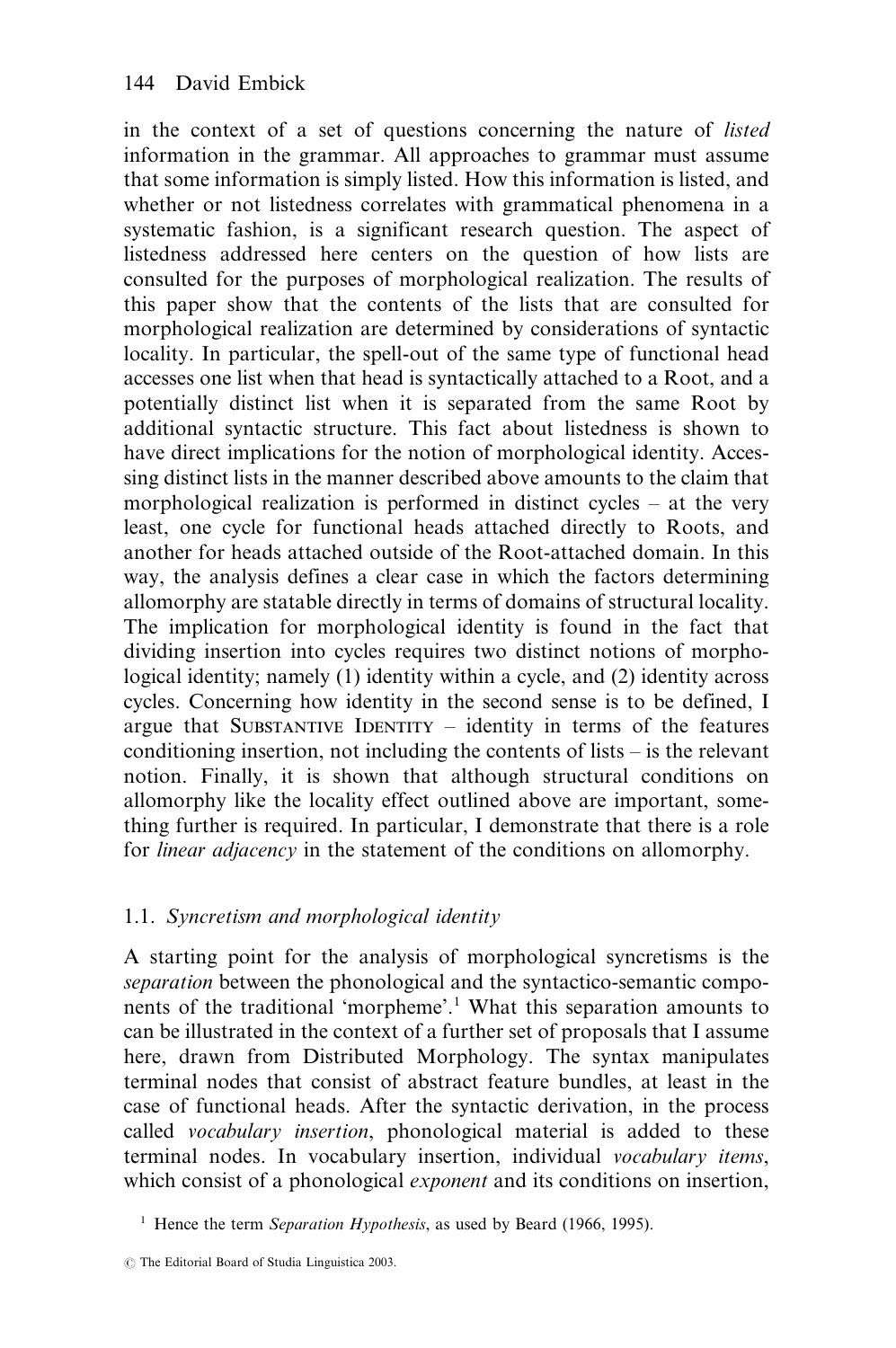are consulted, such that the most highly specified vocabulary item determines which exponent appears in a particular position. Given these assumptions, a systematic syncretism occurs when a single vocabulary item spells out the same exponent in two distinct syntactico-semantic nodes. One of the guiding principles behind this separation of phonology from syntax and semantics in Distributed Morphology (and realizational theories of morphology in general) is that it provides a means by which morphological syncretisms can be stated systematically. The basis for the systematic analysis of syncretisms lies in the fact that vocabulary items involve *underspecification*. The terminal nodes that are the sites for insertion are fully specified; that is to say, they contain a full complement of syntactico-semantic features.<sup>2</sup> However, the vocabulary items that determine insertion into these positions need not be fully specified, with the result that a single phonological exponent may potentially appear in more than one syntactico-semantic context. To take a simple example, consider the Person/Number agreement prefixes for Objects and Subjects found in the Athabascan language Hupa (data from Golla 1970):<sup>3</sup>

(1) Hupa Subject and Object Markers

|       | SUBJECT OBJECT |      |
|-------|----------------|------|
| 1s    | W-             | WI-  |
| 2s    | n-             | nI-  |
| l pl. | dI-            | noh- |
| 2PL   | oh-            | noh- |

Concentrating on the Plural forms, while the exponents  $dI$ – and  $oh$ – appear in the Subject position, and distinguish 1st from 2nd person Plurals, such a distinction is not made in the Object position, where we find a single exponent, *noh*-. As noted above, the theory assumes that the morphosyntactic positions in which vocabulary insertion takes place are fully specified. The plural nodes from the example above are represented as follows:

(2) Feature Bundles

a.  
\n
$$
\begin{pmatrix}\n+1 \\
+PL \\
+SUBJ\n\end{pmatrix}\n\begin{pmatrix}\n+2 \\
+PL \\
+SUBJ\n\end{pmatrix}\n\begin{pmatrix}\n+1 \\
+PL \\
+OBJ\n\end{pmatrix}\n\begin{pmatrix}\n+2 \\
+PL \\
+OBJ\n\end{pmatrix}
$$

<sup>&</sup>lt;sup>2</sup> Of course, the nature and identity of such features is the topic of an active research program.

<sup>&</sup>lt;sup>3</sup> The forms here are only for 1st and 2nd person arguments; 3rd person and other types of arguments are not included for the sake of clarity.

<sup>©</sup> The Editorial Board of Studia Linguistica 2003.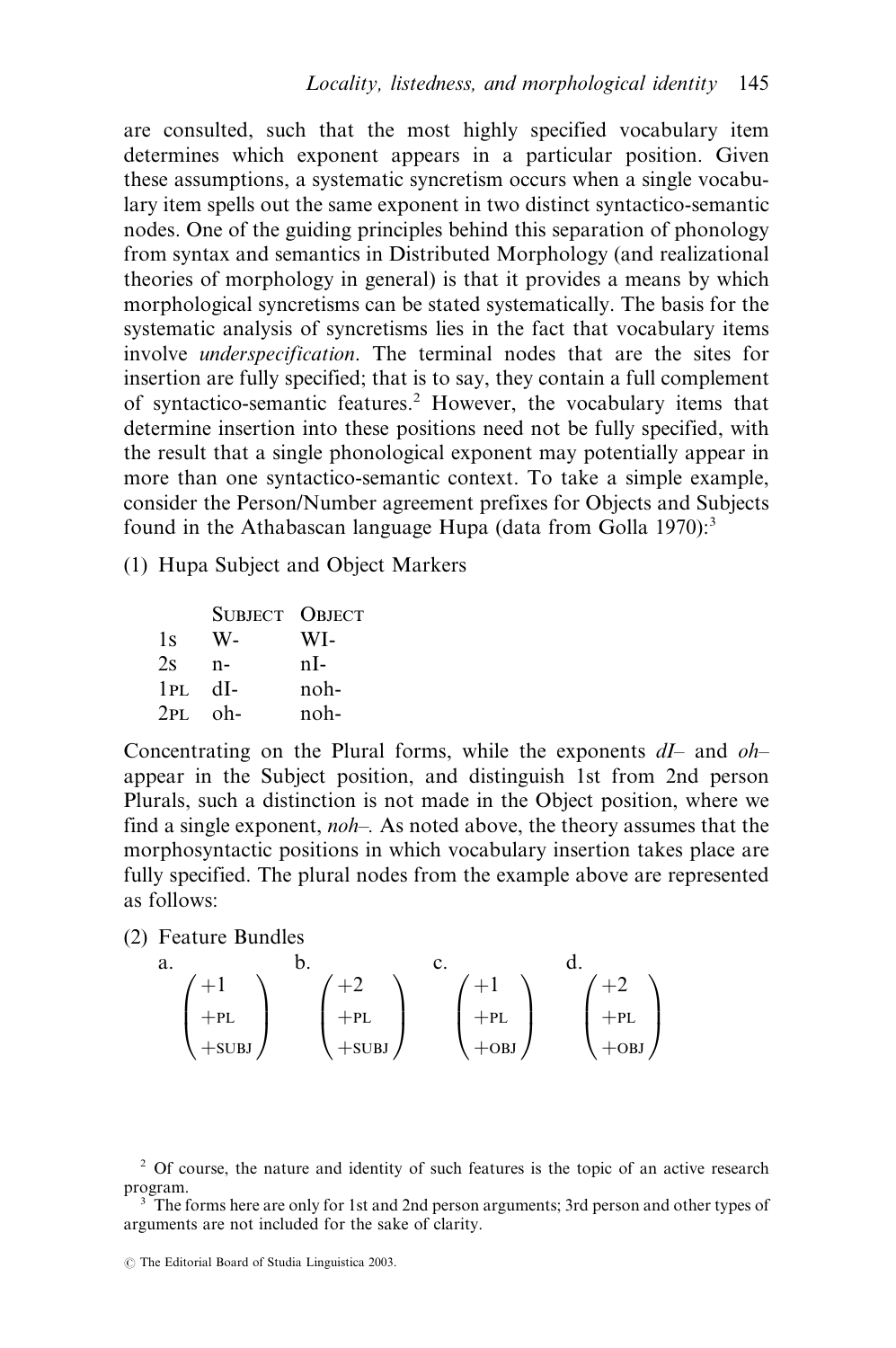Consider now the following vocabulary items, which spell out the plural part of  $(1)$ :

(3) a.  $+1$  +PL +SUBJ  $\leftrightarrow$  dI b.  $+2$  +PL +SUBJ  $\leftrightarrow$  oh  $+PL$  +OBJ  $\leftrightarrow$  noh  $\mathbf{c}$ .

While the 1st and 2nd Plural in Subject position are realized via distinct vocabulary items (3a) and (3b), realization in the Object nodes is effected by a single vocabulary item,  $(3c)$ . The vocabulary item  $(3c)$  does not refer to the features [1] or [2], and in this sense it may be said to be underspecified with respect to the feature bundles to which it applies, (2c) and (2d). The fact that the 1st and 2nd Plural are non-distinct in Object position is systematic on this account, with the syncretism being captured via the single vocabulary item in (3c). Put slightly differently, there is a single  $-noh$ , despite the fact that this *-noh* appears in more than one plural context.

At the other extreme from systematic sycretisms of this type just illustrated, we have *accidental homophony*. This can be seen in the realization of 3s verb inflection of English, as compared with the realization of the feature  $[+PL]$ . Each of these nodes is (for regular verbs and nouns) realized as  $\frac{-z}{i}$ . In this case, unlike that from Hupa, there is no reason to think that this identity in form is systematic. Standard analyses therefore posit two distinct vocabulary items, each of which results in a node being spelled out with the exponent  $\frac{1}{2}$ , but under distinct conditions:

(4) Homophony

 $AGR[3s] \leftrightarrow$  /-z/  $[+PL] \leftrightarrow |-Z|$ 

In these two examples, the basis for the distinction between systematic and accidental identity in form is to be found in the abstract features that are realized. In the Hupa case, the  $-noh$  exponent appears in two distinct contexts that both involve the features  $[+PL]$  and  $[+OBI]$ . In the English case, on the other hand, there is no feature content shared by AGR[3s] and [PLURAL]. The justification for the morphological treatment is thus strongly dependent on the syntactico-semantic analysis. Each of these two cases involves apparently identical morphology appearing in distinct syntactico-semantic contexts, but the analysis in terms of systematic vs. accidental is determined by the connection between 1st or 2nd Person Plural on the one hand, and the absence of a connection between AGR[3s] and [PLURAL] on the other.

# 2. English Participles

The two cases of surface identity in form examined above in section 1.1 were selected to represent relatively clear extremes. It is not always the case that instances of putative morphological identity can be readily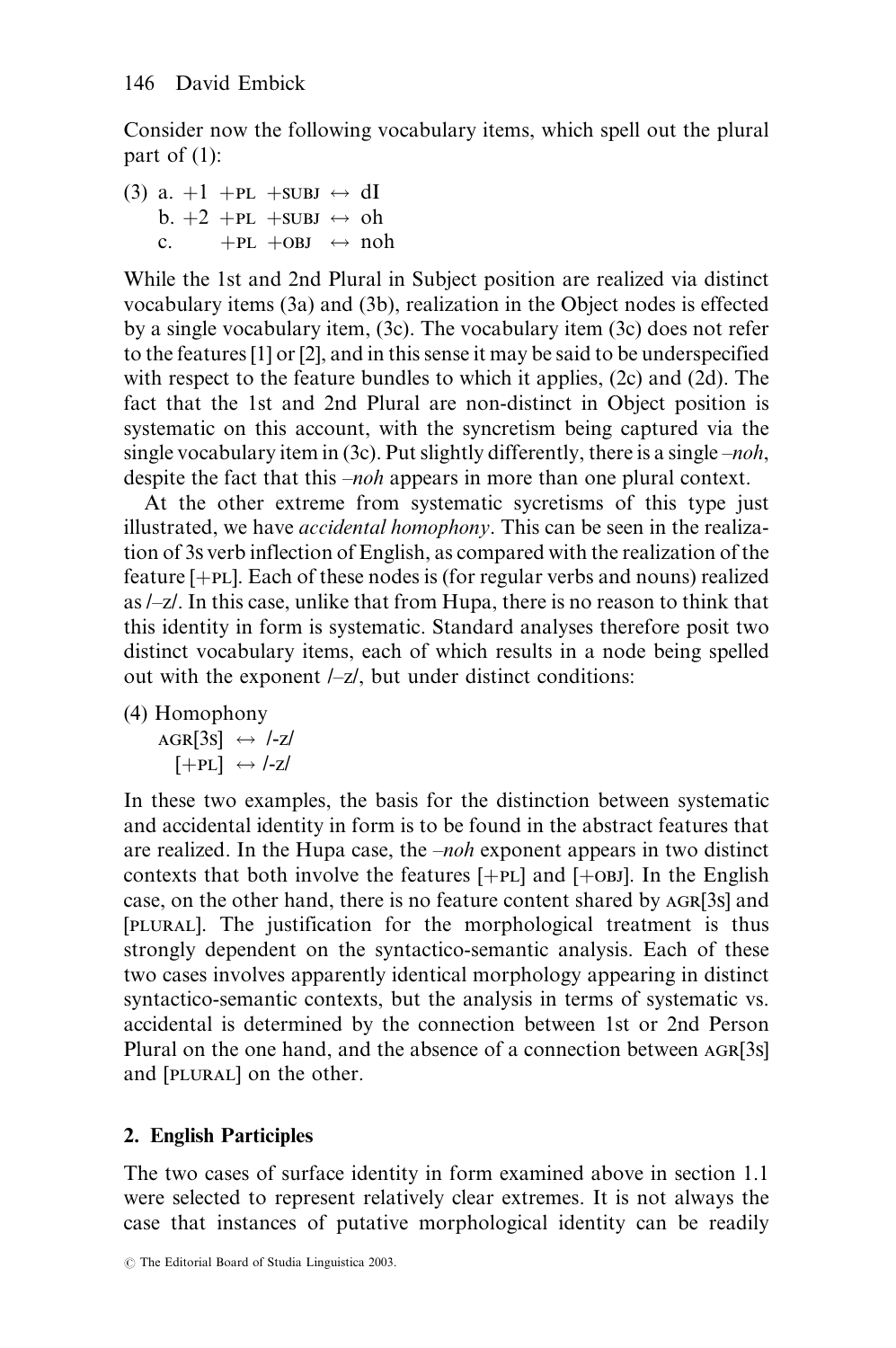categorized as either systematic syncretisms or accidental homophonies. In this paper, I examine an identity in form that has these intermediate properties. In particular, I address the question of whether the  $-en$  in the "adjective" *rott-en*, as in *The rott-en apples* . . . , is the same  $-en$  that is found in passive "participles" as in The letter was writt-en by John. A great deal of work has been devoted to the analysis of English participles, and questions about allomorphy have played a somewhat important role in this area. A familiar assumption, which is challenged below, is that there is always identical allomorphy in the "adjectival" and "verbal" passives. This assumption has been influential in the syntactic analysis of the various participles. To take a specific example of this influence, Lieber (1980:229–230) states that Adjectival and Verbal passive participles are always identical, and proposes to account for this pattern by deriving the Adjectival passive participle from the Verbal passive participle:  $V_{\text{part}} \rightarrow [V_{\text{part}}]_A$ . Bresnan (1982), who argues for a Lexicalist treatment of passivization across the board, appeals to aspects of Lieber's analysis in support of this view. Briefly, Bresnan argues that adjective formation is lexical, and that adjectival passives are formed from verbal passives. She then concludes that the formation of verbal passives must itself be lexical, because verbal passives are the input to a lexical (word-formation) process. The conclusion is based in turn on the idea that syntactic transformations cannot feed lexical rules, a position which follows from the organization of the EST grammar (as typically associated with Wasow (1977), at least in the participial domain).

In the present context, the examination of participial allomorphy and the relationship between allomorphy in "participles" and "adjectives" leads to a distinct set of questions. Below it is shown that while it is true that for a majority of Roots in English there is no difference between putatively "adjectival" participles and e.g. "passive" participles, there are a number of cases in which a Root appears with distinct participial allomorphs:  $\sqrt{ROT}$ , rott-en, rott-ed;  $\sqrt{SNK}$ , sunk-en, sunk- $\emptyset$ , and so on. There are, in addition, further cases such as *open-* $\emptyset$  versus *open-ed*, which manifest a similar distinction.

The analysis below develops the idea that both the allomorphy facts concerning forms like *rott-en* and the nature of the apparent syncretism between "adjectival" and "participial" forms can be understood structurally. The structural treatment requires some background concerning the structure and interpretation of different participial forms. I appeal to a three-way distinction between *Stative*, *Resultative*, and *Eventive Passive participles in English.*<sup>4</sup> These are illustrated in (5) with

<sup>&</sup>lt;sup>4</sup> To this list one could also add the *perfect* participles, from examples like *John has* written several books. Because the point can be made with the limited set of participles discussed in the main text, I will not address the perfect here.

For an approach similar to that assumed here see Marantz (2001), who sketches a

<sup>©</sup> The Editorial Board of Studia Linguistica 2003.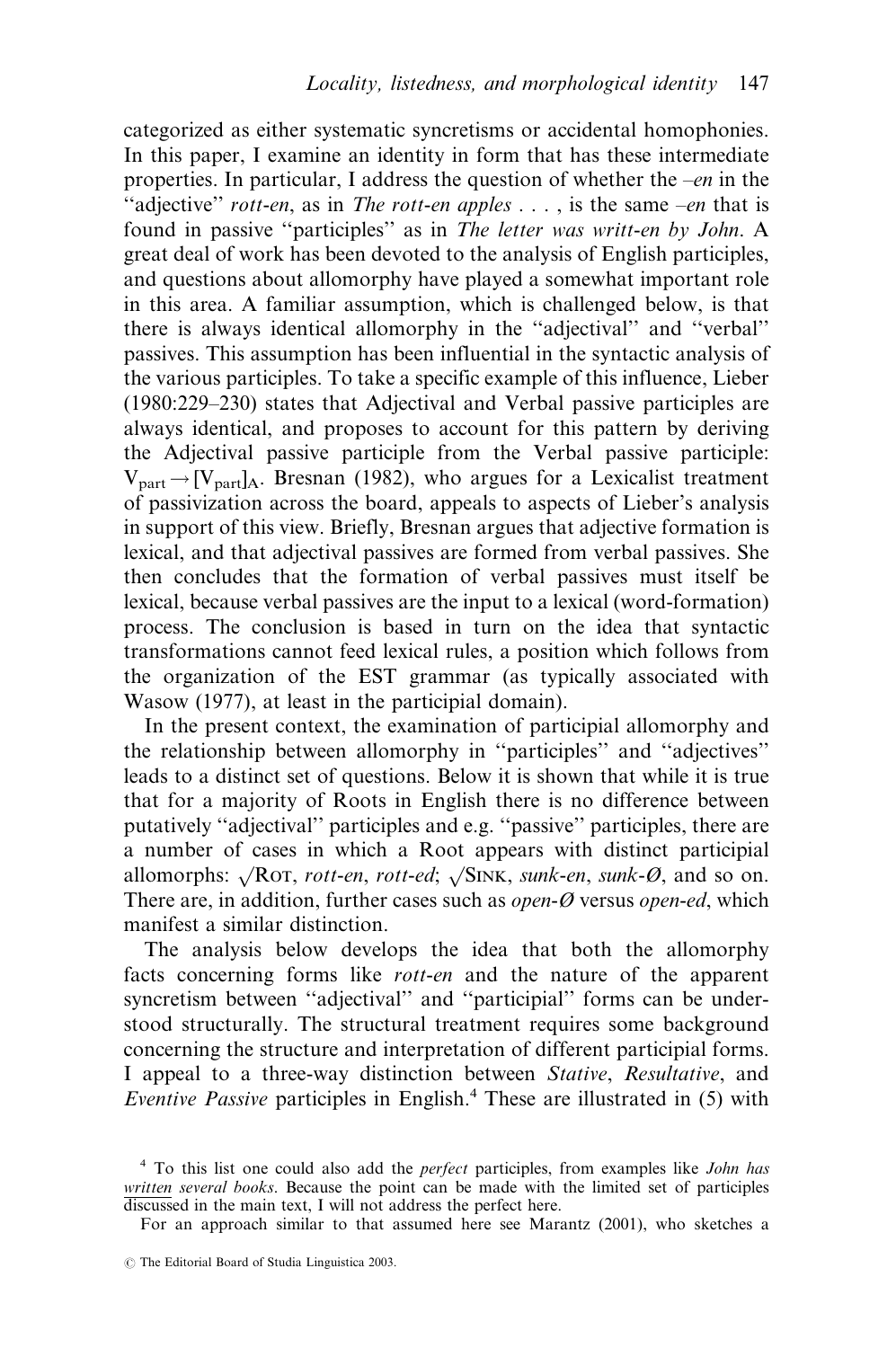the Root  $\sqrt{OPEN:}$ <sup>5</sup>

- (5) a. Stative: The door is open.
	- $=$  The door is in an open state. b. Resultative: The door is opened.  $=$ The door is in a state of having become open (state resulting from event)
	- c. Eventive Passive: The door was opened by John.  $=$  John opened the door

I assume here an approach to these forms that relates certain types of eventive interpretations to the presence of syntactic structure. In particular, I assume that grammatical eventivity is associated with the presence of  $v$ , a verbalizing head; for this assumption in a framework like that advanced here see Harley (1995) as well as Travis (1994) and Kratzer (1996). Structurally, the Stative has the structure in (6), in which a functional head, labelled "ASP" here, is attached to the Root.<sup>6</sup> The trees that illustrate the Stative, Resultative, and Eventive Passive are done in terms of the examples in (5); for expository purposes, the ASP heads are shown with the exponents that are inserted into those heads:

(6) Stative



There is no  $\nu$  in this structure, encoding the fact that the interpretation of the Stative is neither resultative nor eventive. The other two types of participle noted above each have verbalizing structure to which the ASP head attaches, such that ASP is not in a direct relationship to the Root. Simplifying somewhat, the structures for the Resultative and the Eventive Passive are as follows): $7$ 

treatment of participles based on a two-way distinction; Kratzer (1994, 1998, 2001) also investigates participles in ways that involve similar semantic distinctions, but in a framework that makes different assumptions about syntax, morphology, and the "Lexicon".

<sup>&</sup>lt;sup>5</sup> Technically (5b) is ambiguous, with the present tense "habitual" reading of the Eventive Passive as well.

 $6\sigma$  Disregarding the label 'ASP' on the functional head, this is the structure that one would associate with a standard "adjective". For the relationship between the label ASP and the label  $a$  for 'adjective', see below.

 $7$  See Embick (2002) for the analysis of Resultative participles in these terms. In the Resultative participle the v is associated with "inchoative" semantics (Embick 2002), that is, with a meaning like that associated with 'become'. The feature [AG] (for 'AGentive') in the Eventive Passive is responsible for the licensing of agentive interpretations, as in the work of Kratzer (1994, 1996).

<sup>©</sup> The Editorial Board of Studia Linguistica 2003.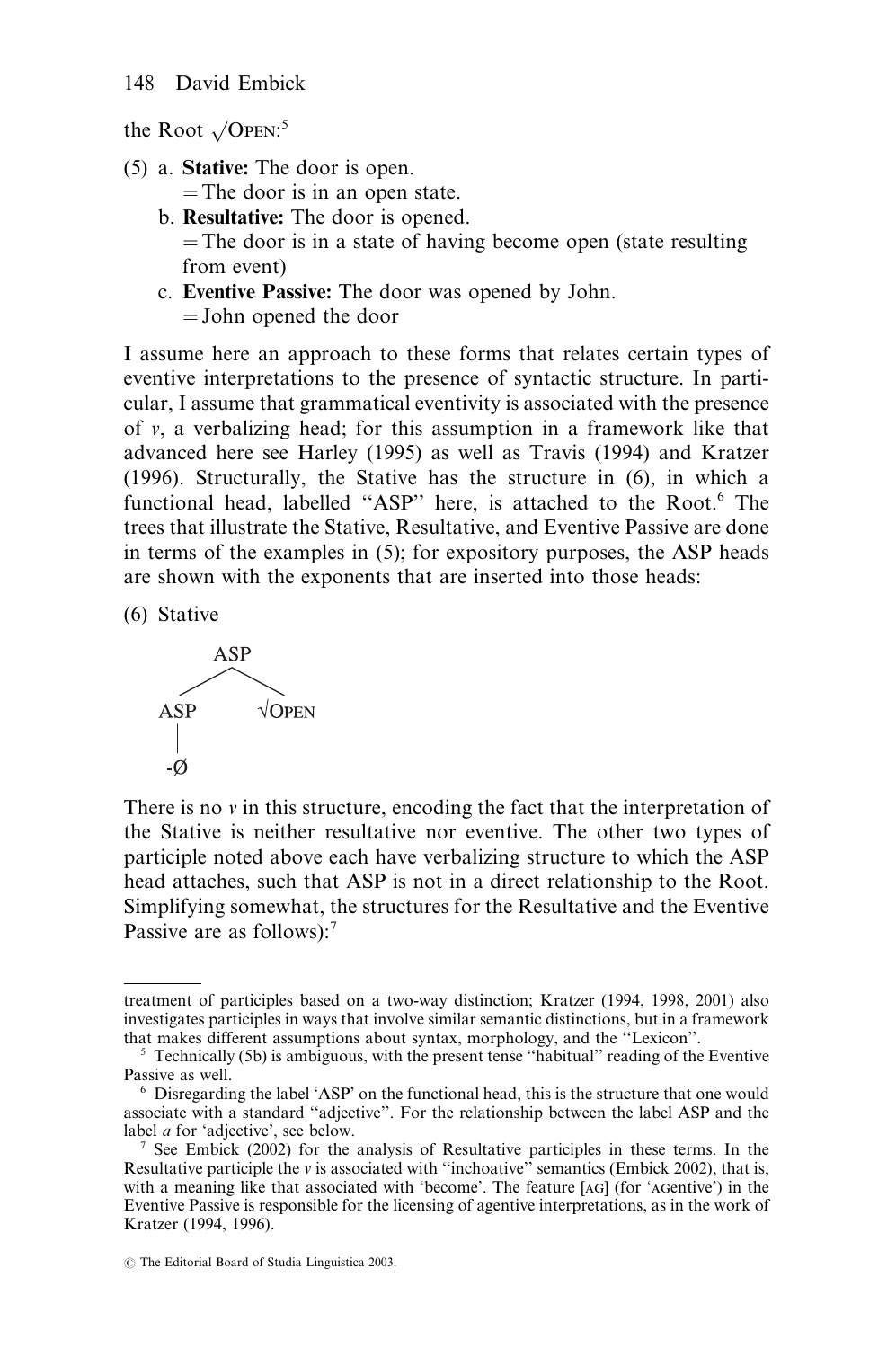(7) Resultative



Since each of these participles contains a  $\nu$  head, I will sometimes refer to them together as *v-participles*. Considering the Statives along with the v-participles, the ASP head is in each case the head in which the "participial" exponents  $-ed$ ,  $-en$ ,  $-t$  and so on are inserted.

### 3. The generalization(s) about allomorphy

Returning to the question of allomorphy in the Stative, the existence of forms like *rott-en* raises the question of whether the  $-en$  found in this form is the same as the  $-en$  found in passives like The letter was writt-en by John or perfects like *John has writt-en the letter*. In the context of the discussion above, which contrasts the two extremes of systematic syncretism versus accidental homophony, it is shown below that these are instances of the same  $-en.$  More generally, and moving beyond just the realization of  $-en.$ there are reasons for positing systematic connections between "participial" and "adjectival" structures.<sup>8</sup> For the cases in which there seem to be different participial allomorphs for the same Root like rott-en and rott-ed, I establish the following generalization for the English facts:

<sup>&</sup>lt;sup>8</sup> This is, of course, the traditional position in some sense; however while the traditional viewpoint tends to emerge on the basis of exclusively morphological considerations, the argument here is based on syntactico-semantic criteria.

<sup>©</sup> The Editorial Board of Studia Linguistica 2003.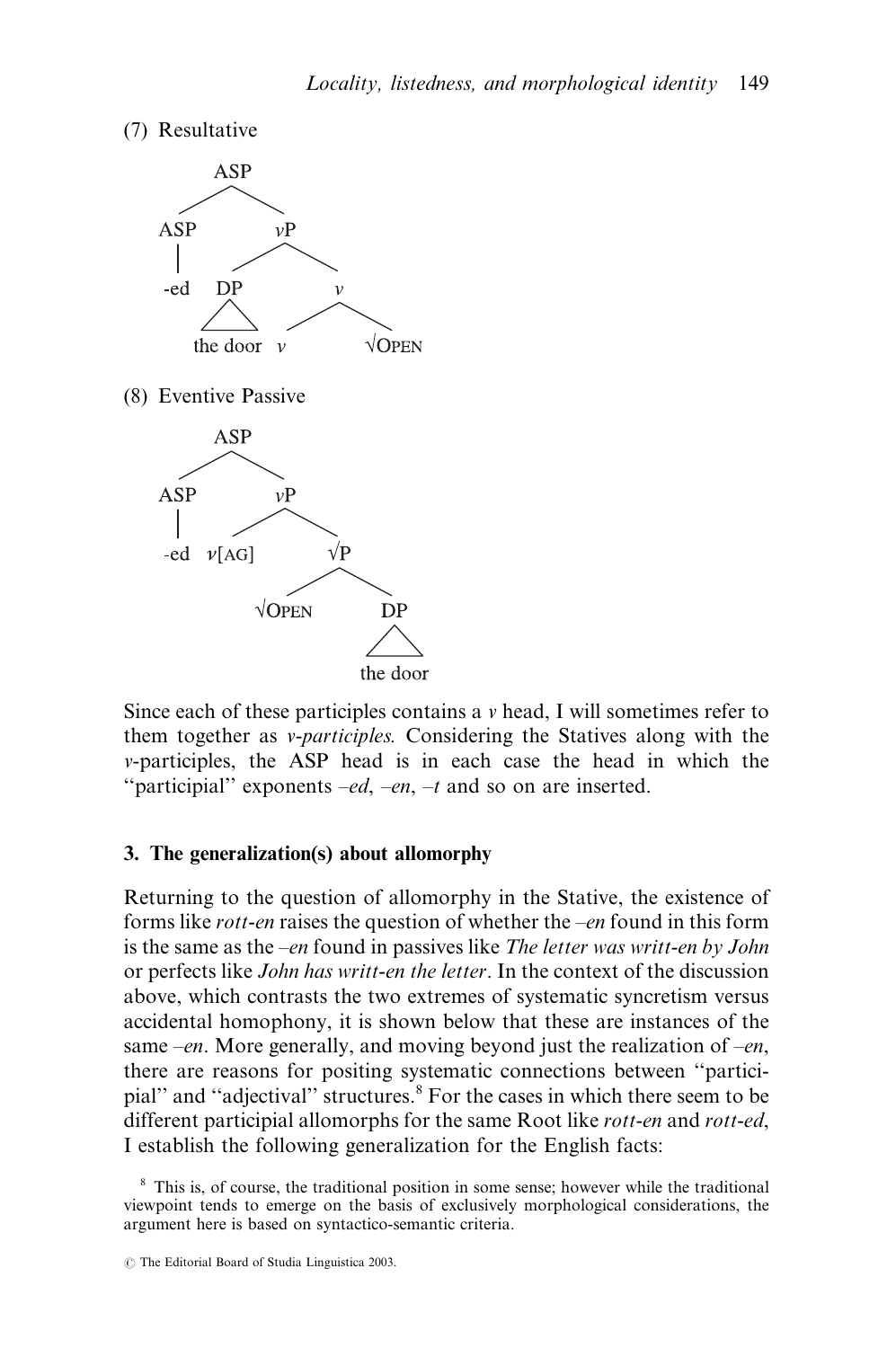(9) ALLOMORPHY GENERALIZATION: A "stand-out" participial allomorph, like the  $-en$  in *rott-en* as opposed to perfect and passive -ed, is found only in the Stative syntactic structure.

The analysis of this generalization involves two major points, which are summarized in (10):

- (10) a. Structural Locality and Allomorphy: According to the analysis I present below, the allomorphy pattern results from considerations of locality; the Stative structure is special because the participial head ASP is attached directly to the Root. The lists consulted for vocabulary insertion into Root-attached heads differ from the lists consulted for insertion in non-Root-attached heads. A consequence of the analysis is that vocabulary insertion be divided into distinct cycles, a Root Cycle, for Root-attached heads, and an Outer Cycle, for non-Root-attached heads. As noted, insertion in these different cycles accesses distinct lists for the same type of functional head, such that  $-en$  is inserted in the context of  $\sqrt{R}$  at the Root Cycle, but not the Outer Cycle.
	- b. Root-Visibility in the Outer Domain: The structural analysis, relying on the difference between Root-attachment and higher attachment, is only part of what must be said about what is visible for contextual allomorphy. Even in cases in which a Root takes the same participial allomorph in all of the environments noted above there is a question about allomorphy. In the *v*-participles. ASP and the Root are separated by  $\nu$ . Nevertheless. the ASP head shows Root-determined contextual allomorphy; for instance, the insertion process at the ASP head in the Eventive Passive of e.g.  $\sqrt{\text{B}}$ REAK must be able to "see" the identity of this Root in order to insert the appropriate exponent. How the information about the identity of the Root is visible for insertion of ASP in such cases is of interest because it appears to provide evidence for 'global' visibility of the Root in complex structures, something which should be avoided if possible. In section 7 I address this question in detail, and argue that linear adjacency of the ASP head and the Root is relevant for contextual allomorphy.<sup>9</sup>

<sup>9</sup> In many ways, the questions posed in the text parallel questions posed in the 1970s and early 1980s, which resulted in the *Adjacency Condition* of Siegel (1978) and Allen (1979) and the Atom Condition of Williams (1981); see below, section 7.

Another thread in the literature on what is visible for allomorphy concentrates on differences between "inwards" and "outwards" sensitivity. In an example like Root-X-Y-Z, this is the question of whether insertion at Y could be sensitive to what has been inserted at X or Z. For this type of question, Carstairs (1987) offers a number of interesting observations. Bobaljik (2000) argues that if one assumes insertion from the Root outwards, as has been the norm in Distributed Morphology, then contextual allomorphy at Y could refer to the actual exponent inserted at X, but not to the exponent inserted at Z. For some comments relevant to this latter claim, see also Carstairs-McCarthy (2001).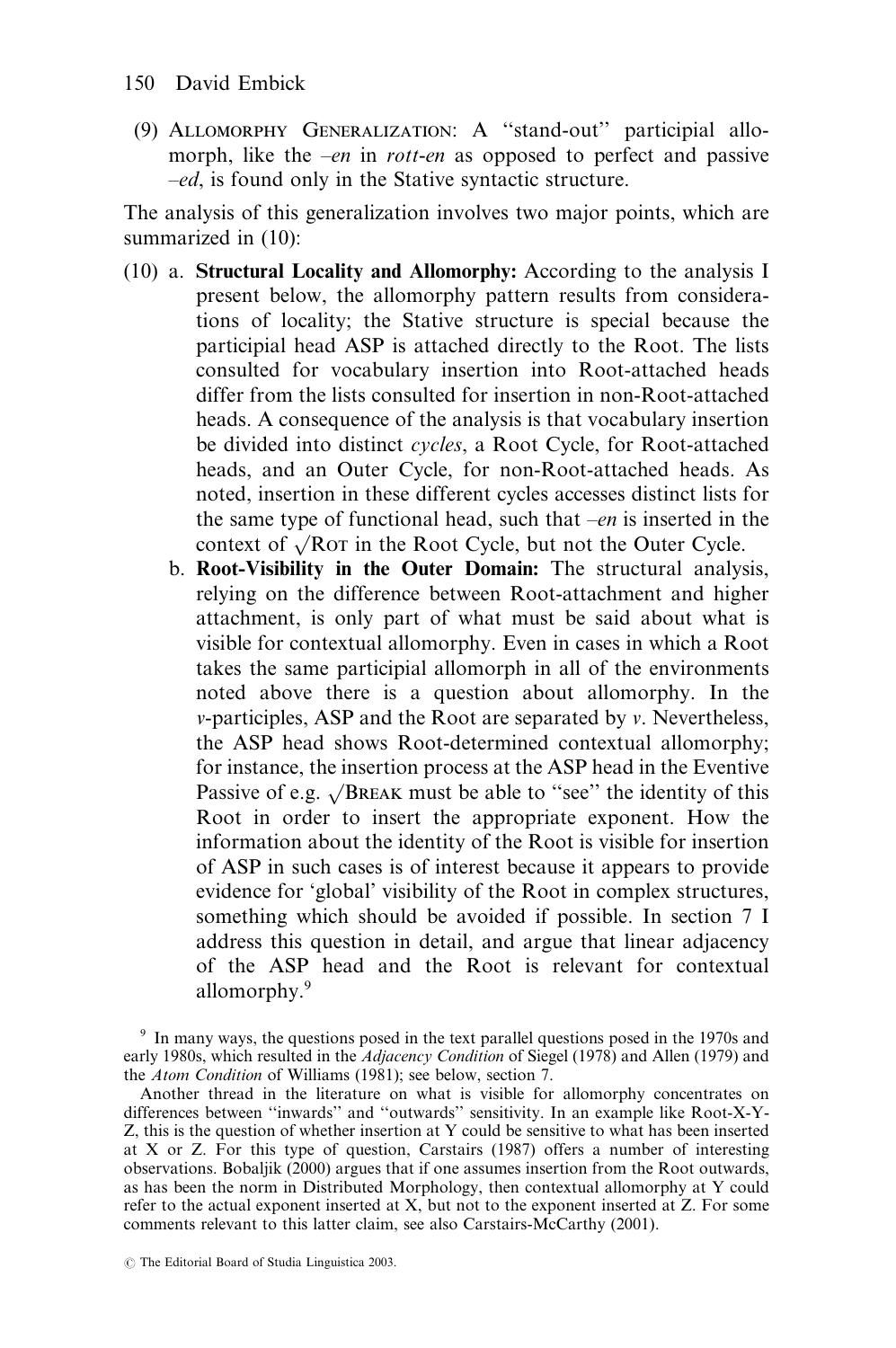Regarding the first of these points, (10a), the discussion of the behavior of ASP heads in participles involves the idea that the same type of syntactic head may appear either as attached to a Root, as in the case of the Stative, or attached outside of the Root, as in the case of the *v*-participles. This facet of the syntax of word-formation has been illustrated clearly in the domain of "derivational" morphology in recent work by Marantz (2001). Building on generalizations that derive ultimately from Aronoff (1976), Marantz argues that cases of apparent *truncation*, as in e.g. *atroc-ious*  $\sim$  $\arcc-ity$ , are cases in which category defining heads, in this case a and n, are attached to Roots:



The relevance of such cases for the analysis of participles is that  $n$  heads like that realized as  $-ity$  in (11) can be attached to functional heads in addition to being attached to Roots. One productive case of this type which is realized with the phonological form  $-ity$  is found with "potential" forms in -able; consider e.g. break, break-able, break-abil-ity. The structure for e.g. *break-abil-ity* involves an *n* attached to an *a* head:

 $(13)$  break-abil-ity



There are two points to be made here, one having to do with syntax, and one having to do with morphological spell-out. On the syntactic side, these examples demonstrate how heads of the same type, e.g.  $n$  heads in this example, can attach both to Roots and to other functional heads. On the morphological side, examples of this type illustrate that some vocabulary items, such as the vocabulary item with the exponent  $-ity$ , determine insertion into both (1) heads attached to Roots, and (2) heads attached outside of Roots. A similar point can be made for -*ilable*, which

© The Editorial Board of Studia Linguistica 2003.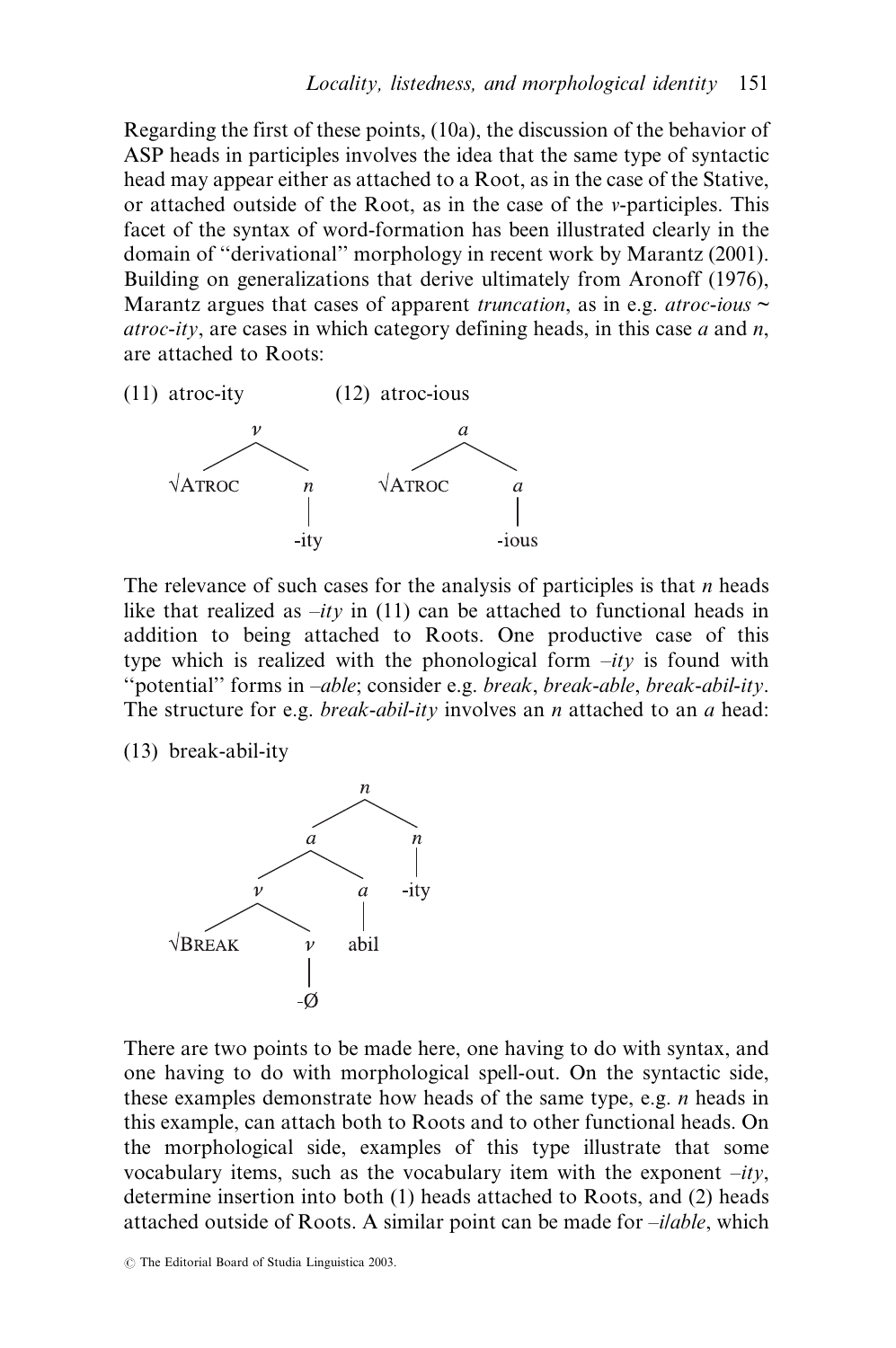realizes both *a* heads that are attached to Roots (as in *horr-or, horr-ible*) and a heads that are attached to functional heads (formal, formal- $ize$ ). formal-ize-able).<sup>10</sup> In the participial domain, the situation is quite similar. There are  $\overline{ASP}$  heads that attach directly to Roots (= Statives), and ASP heads that attached to verbalized structures with  $v (= v$ -participles). For the purposes of morphological realization, there are many cases in which the same "participial" exponents are found in the Root-attached and non-Root-attached domains. The exceptions to this are of course the cases covered by (9), and are analyzed below.

## 4. Structures and allomorphy patterns

In this section I establish the Allomorphy Generalization (9) in two steps. The first is a review of a number of allomorphy facts concerning the forms of Statives and participles. After this, I give syntactico-semantic diagnostics that can be used to identify Statives. There are three major classes in which Stative forms differ from corresponding participial forms, as in  $(14)$ :

## (14) Stative Different

|    | Root                     | <b>Stative</b>   | <b>Other Participles</b> |
|----|--------------------------|------------------|--------------------------|
|    | 1. $\sqrt{\text{BLESS}}$ | bless-èd         | bless-ed                 |
|    | $\sqrt{A}$ GE            | ag-èd            | ag-ed                    |
|    | $\sqrt{\text{ALLEGE}}$   | alleg-èd         | alleg-ed                 |
| 2. | $\sqrt{R}$ OT            | rott-en          | rott-ed                  |
|    | $\sqrt{SINK}$            | sunk-en          | sunk                     |
|    | $\sqrt{$ SHAVE           | (clean-) shav-en | shaved                   |
| 3. | $\sqrt{\text{OPEN}}$     | open             | open-ed                  |
|    | $\sqrt{EMPTY}$           | empty            | empti-ed                 |
|    | $\sqrt{DRY}$             | dry              | dri-ed                   |

The first case involves syllabic  $-\dot{e}d$  (cf. Dubinsky & Simango 1996); this appears only in the Stative. The second class consists of cases in which we find multiple participial allomorphs for the same root (cf. Aronoff 1994, Lieber 1980).<sup>11</sup> These are cases like *rott-en*, mentioned above, and e.g.  $\sqrt{SINK}$ , with both *sunk-en* and *sunk-* $\varnothing$ .<sup>12</sup> In the third pattern, the Stative

<sup>10</sup> For this point in the domain of nominalizations found with the exponent  $-ing$  see Kratzer (1996) and Harley & Nover (1998).

<sup>11</sup> Note that cases of this type must be distinguished from cases in which there are true *doublets*. For instance, some speakers of English have the participial forms *prov-ed* and prov-en for the verb prove. If the forms are interchangeable across all three morphosyntactic contexts, Eventive Passive, Resultative, and Stative, this is a different phenomenon from that being discussed in the main text.

 $12$ . There are a few additional observations to be made about some of these examples. In some cases there are restrictions on the "special" forms to attributive position: The sunken ship . . . vs. \* The ship is sunk-en. In some cases this is complex, as with drunk-en and drunk-Ø, both of which may be Statives.

<sup>©</sup> The Editorial Board of Studia Linguistica 2003.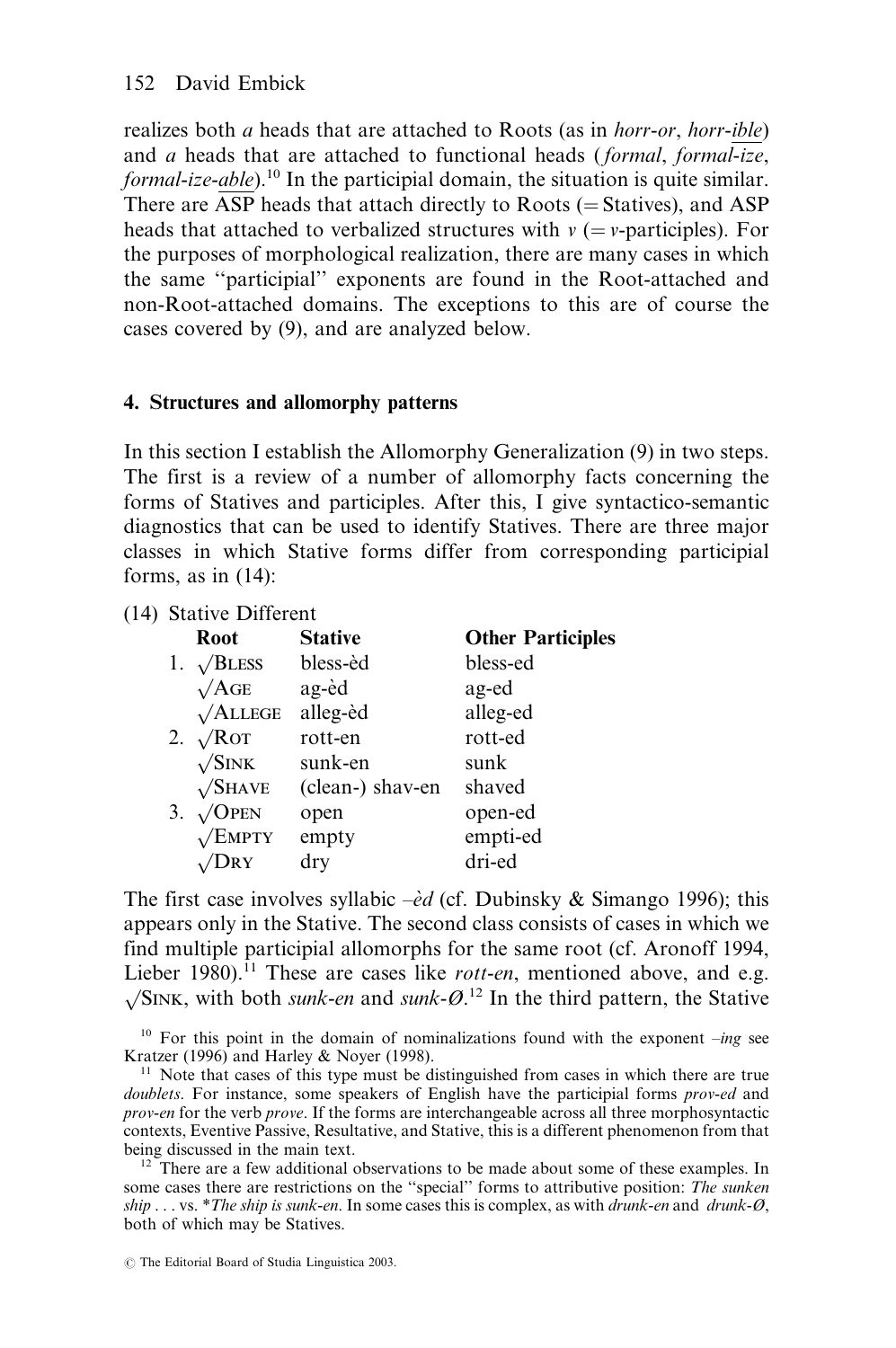form has a  $-\emptyset$ , as in *open-* $\emptyset$  vs. *open-ed*; these are typically regarded as involving "basic" adjectives. While these forms do not have an overt affix in the stative, they show a difference between the Stative and the Resultative, as in *open-* $\emptyset$  vs. *open-ed*, or *empty-* $\emptyset$  vs. *empti-ed*, and so on. In addition to the patterns in (14), there are a number of cases in which there is identity in form across all of the relevant environments, as in clos-ed.

The Allomorphy Generalization in (9) states that the "special" forms of Roots like  $\sqrt{ROT}$  or  $\sqrt{OPEN}$  are, in terms of the structural distinctions I have motivated, Statives. That is, they involve the attachment of a head directly to the Root, and no  $v$  or other verbalizing structure. I now demonstrate that this is correct by showing that the "special" forms receive the interpretation of Statives, and not of Resultatives. While there is no single diagnostic that can be used to distinguish all of the Statives from the Resultatives, distinct tests performing this function can be developed.

An initial diagnostic for distinguishing Statives and Resultatives, employed in Embick (2002), involves an environment after a verb of creation. In such an environment, pure Statives are allowed, as in (15a), but Resultatives are not (15b):

 $(15)$  a. The door was built open.

b. \*The door was built opened.

In the (b) case, the interpretation requires that the door be in a state resulting from a prior event, and this is incompatible with the broader context. The contrast in (15) is the same as that found in cases like the following, in which a canonically Stative Root is contrasted with the Root  $\sqrt{\text{Des}(\text{TROY})}$ , which resists the Stative environment:

(16) a. This door was built tall.

b. \*This door was built destroyed.

In (16b), *destroyed* can only be interpreted as a Resultative, and the sentence is deviant accordingly.

While not all of the forms we would like to test for Stative status can be used felicitously in the verb of creation environment, the patterns established by (15) and (16) provide the basis for further diagnostics. One such diagnostic is Prefixation with  $un$ -, which is fully productive with Resultatives, but not so with Statives.<sup>13</sup> The difference in productivity is what is important here, since  $un-$  does appear with some Statives ("adjectives"): *un-happy* and so on. However, prefixation is not productive across the class of Statives, but it is with Resultatives: \*un-open versus *un-open-ed.* When *un*- is prefixed to forms with distinct "participial"

 $13$  In the previous literature, this pattern is found in the claim that  $un-$  attaches to adjectives but not to verbs, in Wasow (1977). See also Kratzer (1994), (2001) for some related discussion.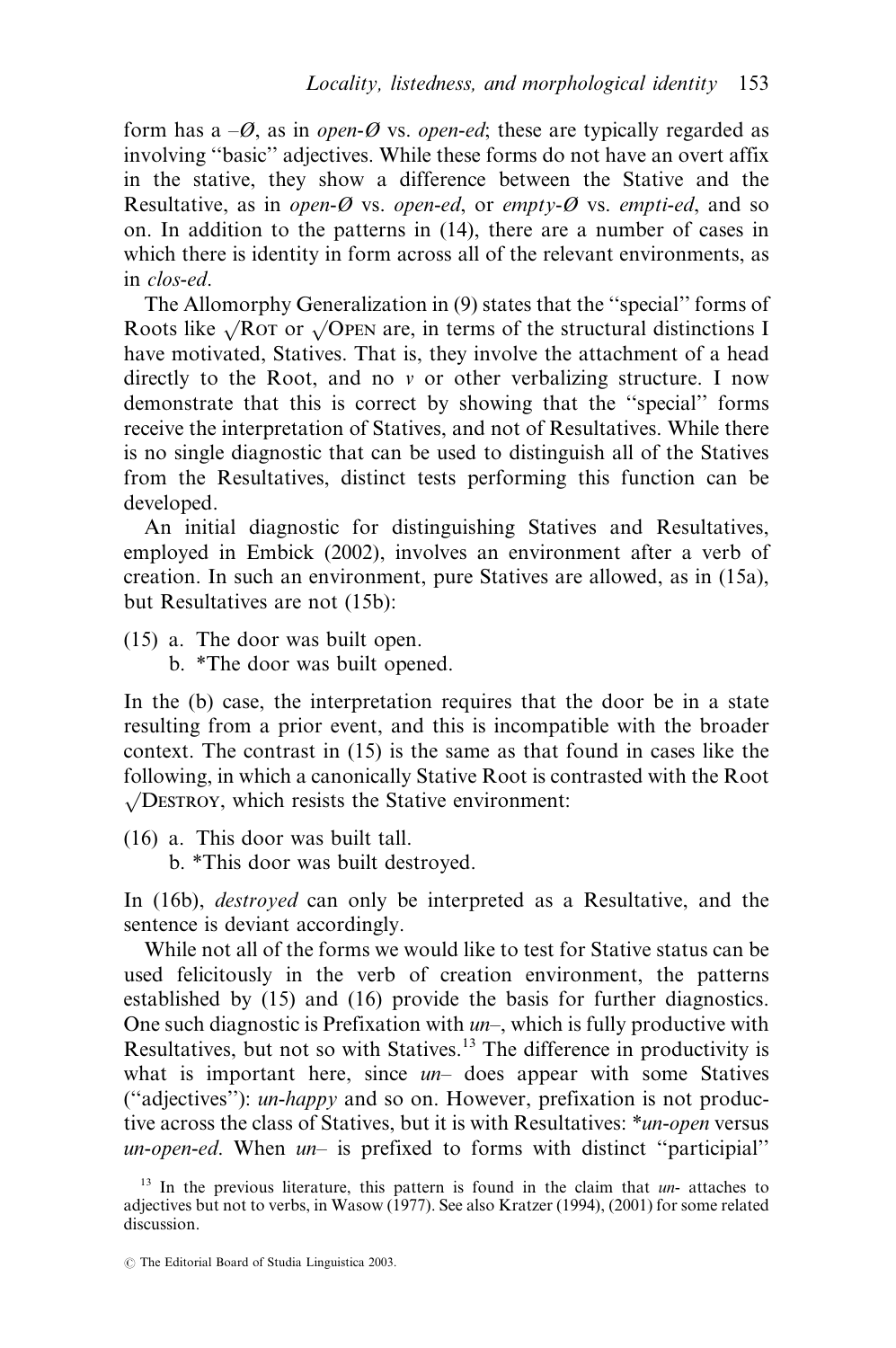affixes, we find that once again the "special" forms pattern with *open*, indicating that they are Statives:<sup>14</sup>

 $(17)$  \*un-rotten, un-rott-ed \*un-bless-èd, un-bless-ed \*un-shrunk-en. un-shrunk \*un-dry, un-dri-ed

In addition to the tests adduced above, a common approach is to employ adverbial modification as a means of distinguishing Statives from Resultatives (and other participles), the idea being that certain adverbials require eventivity, and in particular certain functional projections associated with event structure or aspect.<sup>15</sup> Some adverbials seem to distinguish Statives from Resultatives in the same way as the prior two diagnostics.<sup>16</sup> However, the situation is somewhat complex, and I will not review the facts here; a systematic discussion is found in Embick (2002).

To conclude, while there is not a single diagnostic that distinguishes Statives from Resultatives, the tests employed in this section establish that such a distinction can be made systematically. For the investigation of allomorphy to be undertaken below, the significant pattern is that when there is a "special" form, it is always a Stative.<sup>17</sup>

<sup>14</sup> There are, at the same time, some "special" forms that permit  $un$ -prefixation, such as un-shav-en. These forms do not constitute a problem for the use of the diagnostic above. Rather, in such cases, other diagnostics must be used to probe for Stative interpretation.

A further point concerns the interpretation of *un*-prefixed statives, pointed about by an anonymous reviewer. There is an interpretive difference between unhappy and not happy, with the former showing a "contrary" interpretation.

<sup>15</sup> This assumption has played a role in the analysis of nominalizations, see Alexiadou (2001) for a recent discussion. In the domain of Statives, etc., some caution must be employed with this type of diagnostic, as it returns somewhat erratic results even with canonical "adjectives". Consider, for instance, the following examples:

(i) a. A recently sick person

b. A recently rich person

Although these examples might be somewhat awkward, they seem grammatical. However, they differ interpretively. The interpretation of (a) is of a person who was sick recently, but who may or may not be sick at the time of utterance. In (b), the interpretation points to a person who became rich recently.

 $16$  One is tempted here to employ adverbs like *quickly*, which apparently produce the relevant contrast:

(i) a.  $*$ The quickly open door

b. The quickly opened door

The problem with examples of this type is that it is very difficult to rule out an Eventive Passive interpretation for (b). In addition, *quickly* is felicitous with Statives, given a certain interpretation: Having been left out in the sun, the meat was quickly rotten.

 $17$  There are other formations which take affixes otherwise associated with participles as well, although how they fit into the classification in the text is not quite clear. First, there are several roots which are typically never verbal in the first place, but which have -ed affixed forms, which have a 'provided with' or 'characterized by' interpretation: beard-ed, spott-ed, red-hair-ed, sabre-tooth-ed. In addition, there is a class containing forms like the following, which have a 'made of' interpretation: wood-en, silk-en, gold-en, flax-en, lead-en.

The first (beard-ed) type is extremely common and productive. There is sometimes a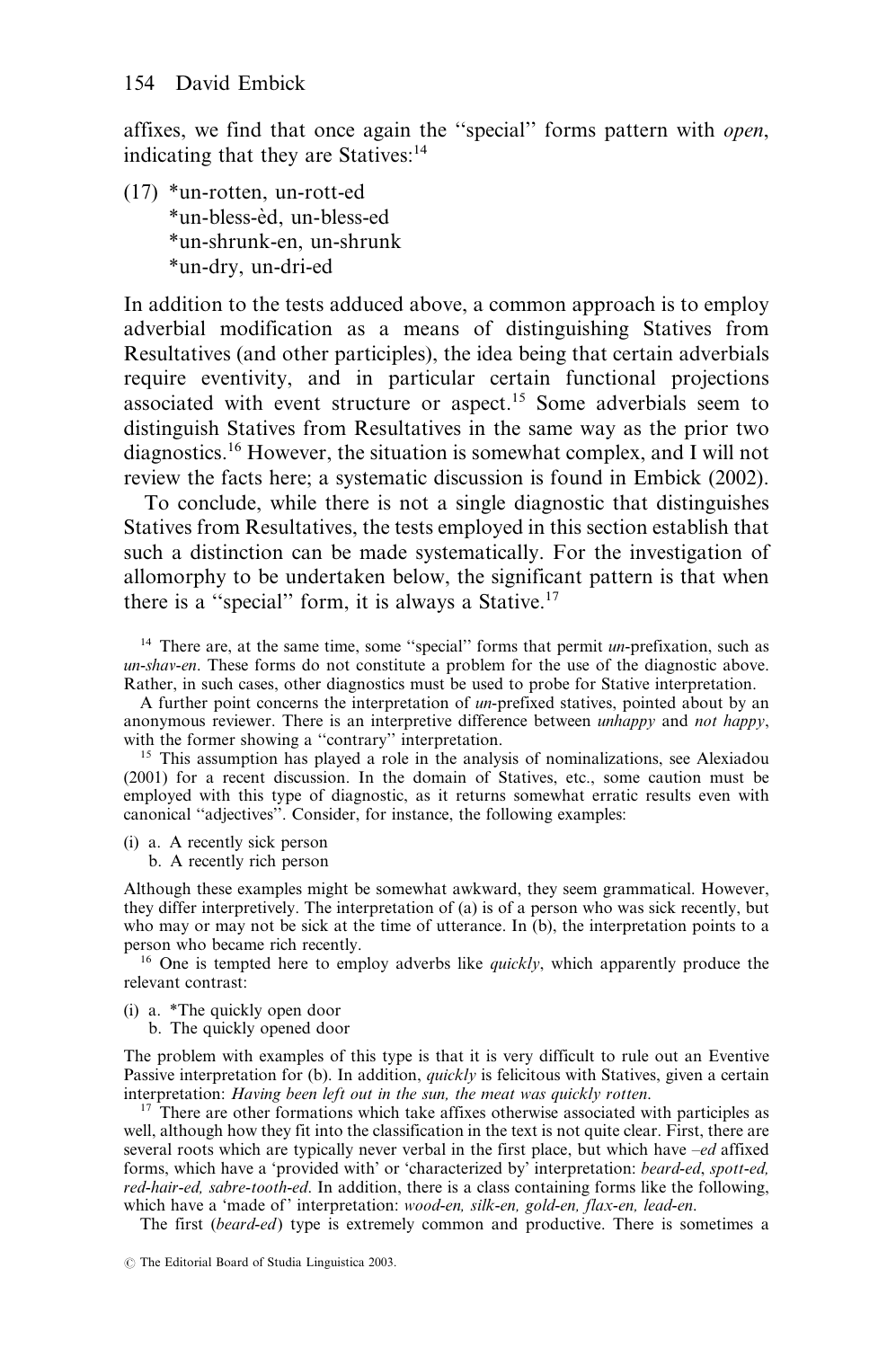#### 5. The nature of the pattern

The questions I have raised in the preceding sections concern the relationship between forms like *rotten* and *rotted*, and, in general, whether certain Statives contain the same exponent found in Resultatives or Eventive Passives. In answering this question, let us begin by clarifying the relationship between the form *rotten* and the Root  $\sqrt{R}$ OT. There are four basic options.

An initial option (Option 1) is that the forms are unrelated. Thus in the case of e.g.  $\sqrt{R}$ OT, there would be a distinct Root,  $\sqrt{R}$ OTTEN, with no internal structure and no relation to  $\sqrt{R}$ , That is, the relationship between  $\sqrt{R}$  and  $\sqrt{R}$  or TEN would be like that between  $\sqrt{S}$ PIN and √SPINACH, at least derivationally; the former pair would, of course, have (coincidentally) similar lexico-semantic content. Option 2 is that rotten is related to  $\sqrt{R}$  or by virtue of being a stem-allomorph of that Root, much as broke stands to break. According to this view, rotten is not internally complex. Rather, a readiustment rule applies to the Root, in the same way that a readjustment rule alters the phonology of the stems of Roots like  $\sqrt{\text{B}}$ REAK and  $\sqrt{\text{S}}$ ELL in the past tense (*broke-Ø* and *sol-d*). Option 3 holds that *rotten* is internally complex with an exponent  $-en$  that is accidentally homophonous with an  $-en$  found with Resultatives and Eventive Passives. That is, while the form *rott-en* consists of two pieces, the  $-en$  found in rott-en is simply homophonous with the  $-en$  found in e.g. The letter was writt-en by John. Option 4, the final option to be considered, is that rotten contains a "participial" exponent  $-en$ . The form *rott-en* is related directly to the Root  $\sqrt{R}$  and shows the exponent  $-en$  which is otherwise found in a number of participles. That is, the  $-en$  found in *rott-en* is identical with the  $-en$  found in The letter was writt-en by John.

Beginning with Option 1, it seems rather unlikely that there is no connection between *rot* and *rotten*. This is especially clear in cases in which the allomorph found in the Stative is the same as that found in the Resultative and Eventive Passive, as with *clos-ed*. If we assume that the Statives are not transparently derived, then *closed* as a Stative would not be related to the Root  $\sqrt{\text{CLOSE}}$ , while *closed* as a Resultative or Eventive Passive would be so related. This is a rather bizarre consequence, and suggests once again that Option 1 must be rejected for the most part.<sup>18</sup> Option 2 holds that forms like *rot* and *rotten* are related to each other, *i.e.* derived from the same Root. However, this option states further that

requirement that a modifier be present, as in #hair-ed versus black-haired. The nature of this requirement is unclear. It is possible in this case that the head realized as  $-ed$  is actually attaching above an *n* head, but I will not pursue this analysis here. For the second (*wooden*) type, see Borer (1990) for some pertinent observations.

<sup>&</sup>lt;sup>18</sup> At the same time, there are some instances in which this analysis might be correct. For instance, the relationship between *melt* and *molten* is less transparent than that between *rot* and *rotten*. Positing distinct Roots  $\sqrt{\text{MELT}}$  and  $\sqrt{\text{MOLTEN}}$  might be justified in this case, as well as some others.

<sup>©</sup> The Editorial Board of Studia Linguistica 2003.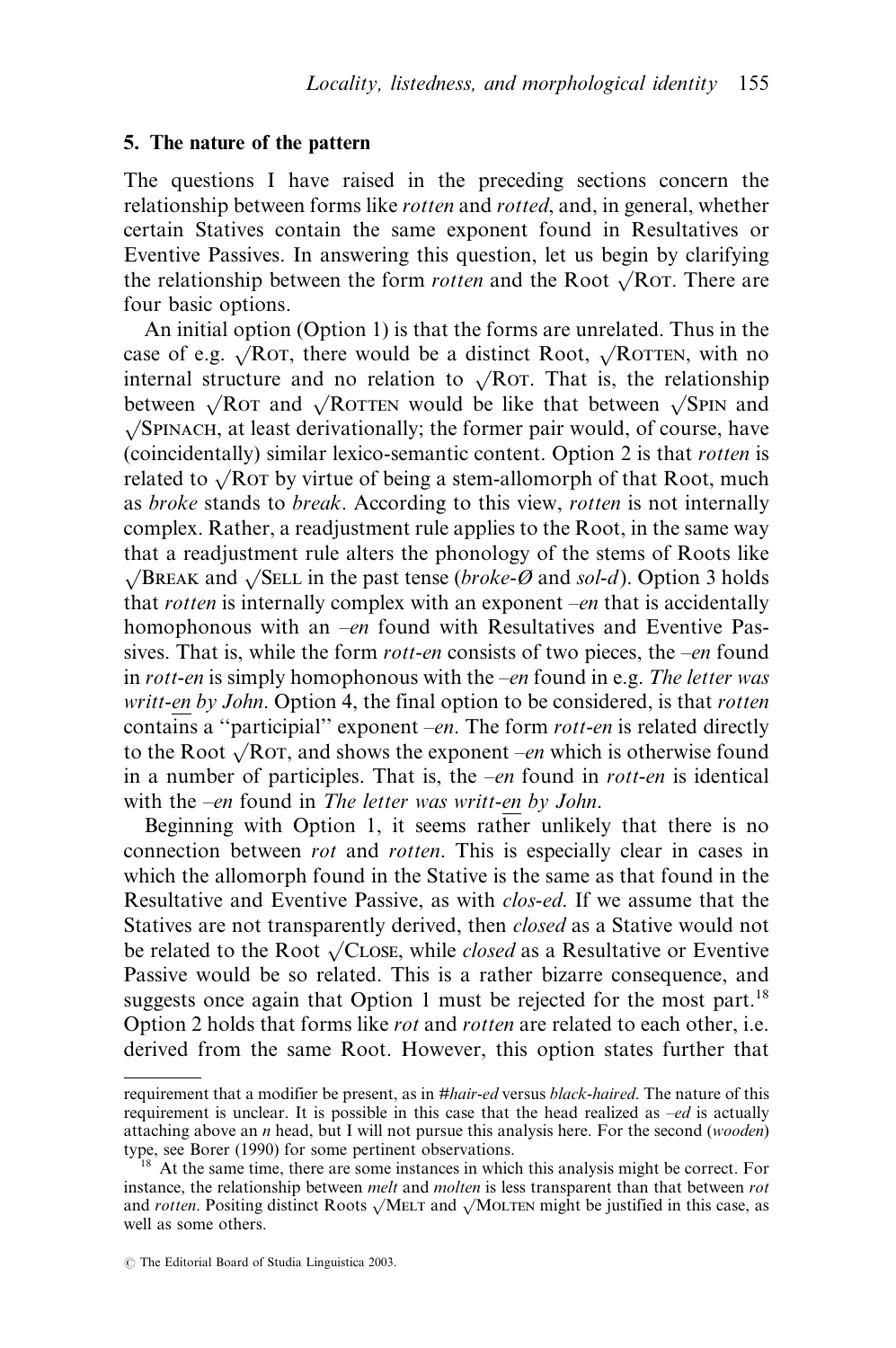there is no complex internal structure in *rotten*; it is simply a stem allomorph. Behind this option lies a general question, concerning how affixation and stem-allomorphy can be distinguished from each other. I cannot address that question here, but I will assume for the purposes of this discussion that such distinctions can be made.<sup>19</sup> The basis for this is the assumption that, all other things being equal, learners prefer a piecebased analysis to an analysis involving stem allomorphy when there is clearly overt affixation. This assumption could certainly be investigated further in its own right, but for present purposes I take it to be correct; as a result, Option 2 is ruled out.

Option 3 holds that *rott-en* is in fact derived from  $\sqrt{ROT}$ , but that the  $-en$  found in that form has no relation to the  $-en$  found in e.g. Resultatives or Eventive Passives. Regarding homophony in general, I assume the following:

(18) AVOID ACCIDENTAL HOMOPHONY: Learners seek to avoid accidental homophony; absent evidence to the contrary, identities in form are treated as systematic.

The manner in which this principle functions is constrained by matters discussed in section 1. In particular, (18) is relevant when there is a morphosyntactic basis for treating a surface identity as involving a systematic syncretism. In this light we may contrast Option 3 with another case that might be clearer. It seems straightforward to say that the  $-en$  in  $ox-en$ , or the  $-en$  in *flatt-en*, are simply homophonous with the  $-en$  in writt-en. Extending the considerations advanced in section 1, the reason for this is that the nodes being spelled out in each of these cases have little to do with one another syntactico-semantically: in one case we are spelling out ASP, in another [PLURAL], and in the third an inchoative variety of v. There is no overlap in features or node labels here, so there is no reason to suspect a systematic identity in the different  $-en$  exponents. In the case of the Statives and the *v*-participles, however, there are clear reasons for positing a systematic syncretism.

One clear syntactic point is that the Stative, Resultative, and Eventive Passive participles have common distributional properties. For the most part, they appear both in prenominal (attributive), and in predicative position.<sup>20</sup> The common distribution provides a strong basis for treating the two forms as involving heads of the same type. Beyond this syntactic affinity, and concentrating more on the relationship between the Stative and the Resultative, it is clear that these two formations have semantic properties in common. Both are stative in a broad sense, although in the Resultative the state results from a grammatically represented event, while

<sup>&</sup>lt;sup>19</sup> There are, of course, some grey areas, such as reduplication, autosegmental affixation, and "templatic" prosodic morphology.

<sup>&</sup>lt;sup>20</sup> Although, as noted, some forms like *sunken* appear only in attributive position.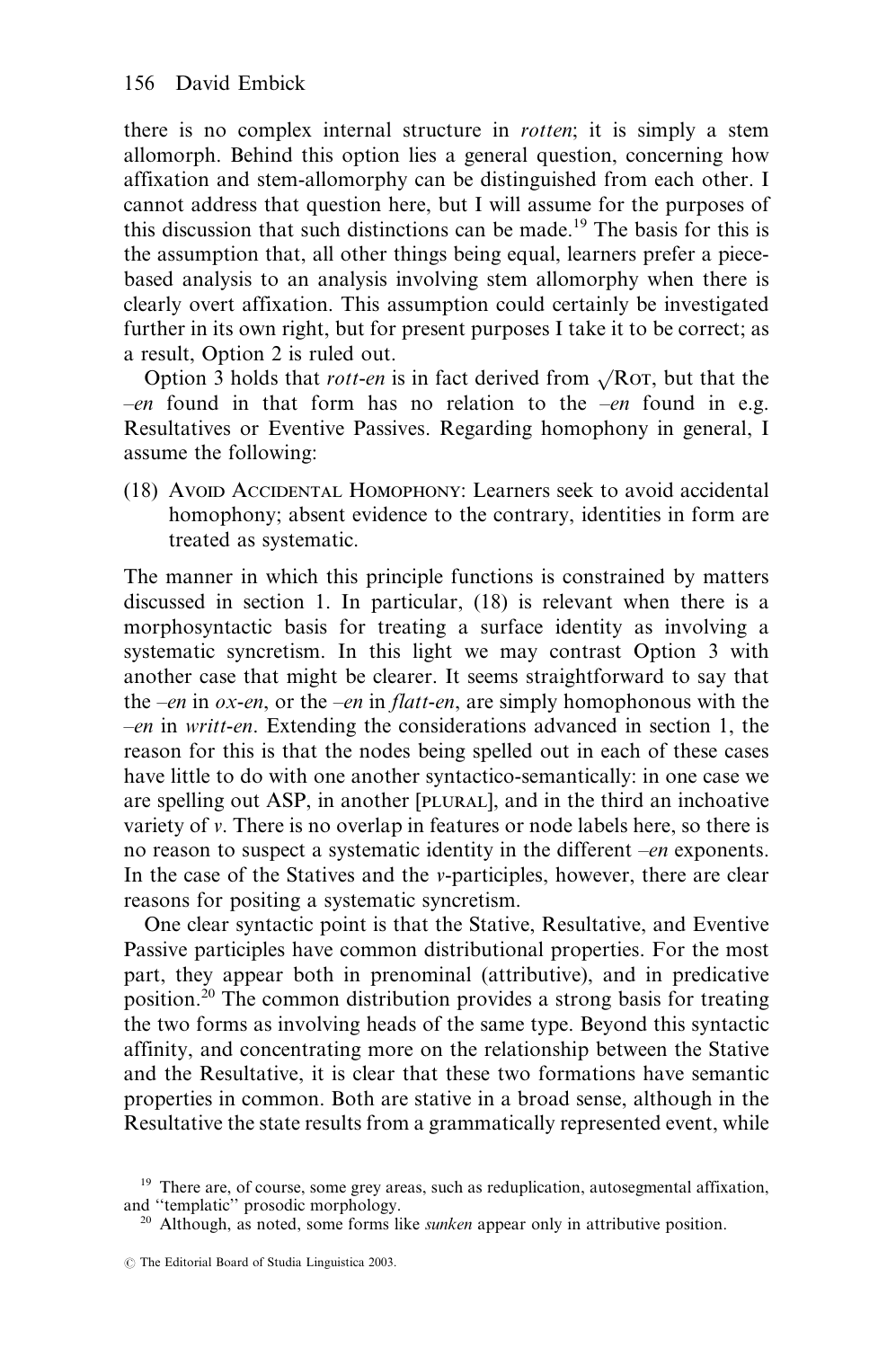in the Stative it does not.<sup>21</sup> In light of these distributional and interpretive connections between Statives and Resultatives, I conclude that the presence of "participial" exponents in the Stative (and vice versa) should be treated as a systematic syncretism, and not an accidental homophony.<sup>22</sup>

To this point I have referred to this type of node as ASP, but the actual identity of the label is not as important as the distribution of this type of head. Whatever the label for this head is, the argument connecting Statives and *v*-participles above shows that the same type of head appears both in "participles" and "adjectives". As long as this point is maintained, the choice of the label itself is arbitrary. It could equally be labelled  $a$  for "adjective", or, perhaps more neutrally, z. Settling on a particular label requires a detailed study of the relationship between features and nodelabels, something which has not been undertaken. For instance, whether or not ASP in Statives and Resultatives has the exact same feature content is a further question, which I will not go into here.<sup>23</sup> For present purposes, it suffices to note (1) that the ASP head in each case is associated with stativity, and this provides an interpretive basis for identifying the heads, and (2) that, according to the comments above, a head of this type appears both in "adjectives" (= Statives) and in  $\nu$ -participles.

#### 6. Locality and cycles of insertion

As an initial step in the analysis of participial allomorphy, let us first consider a provisional analysis of the fact that we find identical participle allomorphs in the Resultative, Eventive Passive, and Perfect. On the assumption that there is a head ASP[PRES] found in present participles, the spell-out rules are as in  $(19)$ :

(19) Provisional spell-out of ASP

| $ASP[PRS] \leftrightarrow -ing$ |                                                                              |
|---------------------------------|------------------------------------------------------------------------------|
| ASP                             | $\leftrightarrow$ -en/ $\{\sqrt{\text{BREAK}}, \sqrt{\text{SPEAK}}, \dots\}$ |
| ASP                             | $\leftrightarrow$ -Ø/____{ $\sqrt{H}$ IT, $\sqrt{S}$ ING, $\sqrt{S}$ HRINK } |
| ASP                             | $\leftrightarrow -t/\_\_\_\$ { $\sqrt{B}$ END, $\sqrt{B}$ UY, }              |
| ASP                             | $\leftrightarrow$ -ed                                                        |
|                                 |                                                                              |

<sup>21</sup> There is, of course, a mystery with the Eventive Passive, which is identical in form to the Resultative. This type of participle is not stative. There seem, moreover, to be no interpretive consequences of the fact that the passive is formed with a participle – Eventive Passives have the same aspectual interpretation as corresponding actives do.

<sup>22</sup> Although the primary argument in the text is based on syntactico-semantic effects, there are also diachronic patterns suggesting a strong connection between the Stative and certain participial forms. To take one example, the Latin verbal system forms a periphrastic passive in the Perfect tenses, based on the so-called "past passive participle" in  $-t$ - $s$ - This participle is derived from an earlier de-verbal adjective in Indo-European, which was presumably a pure Stative in the terms under discussion here (see Brugmann (1895) for the diachrony, and Embick (2000) for the Latin passive). These developments suggest that speakers identify the vocabulary items appearing in the two domains, as the analysis here predicts.

<sup>23</sup> See Embick (2002) for some remarks on this point.

<sup>©</sup> The Editorial Board of Studia Linguistica 2003.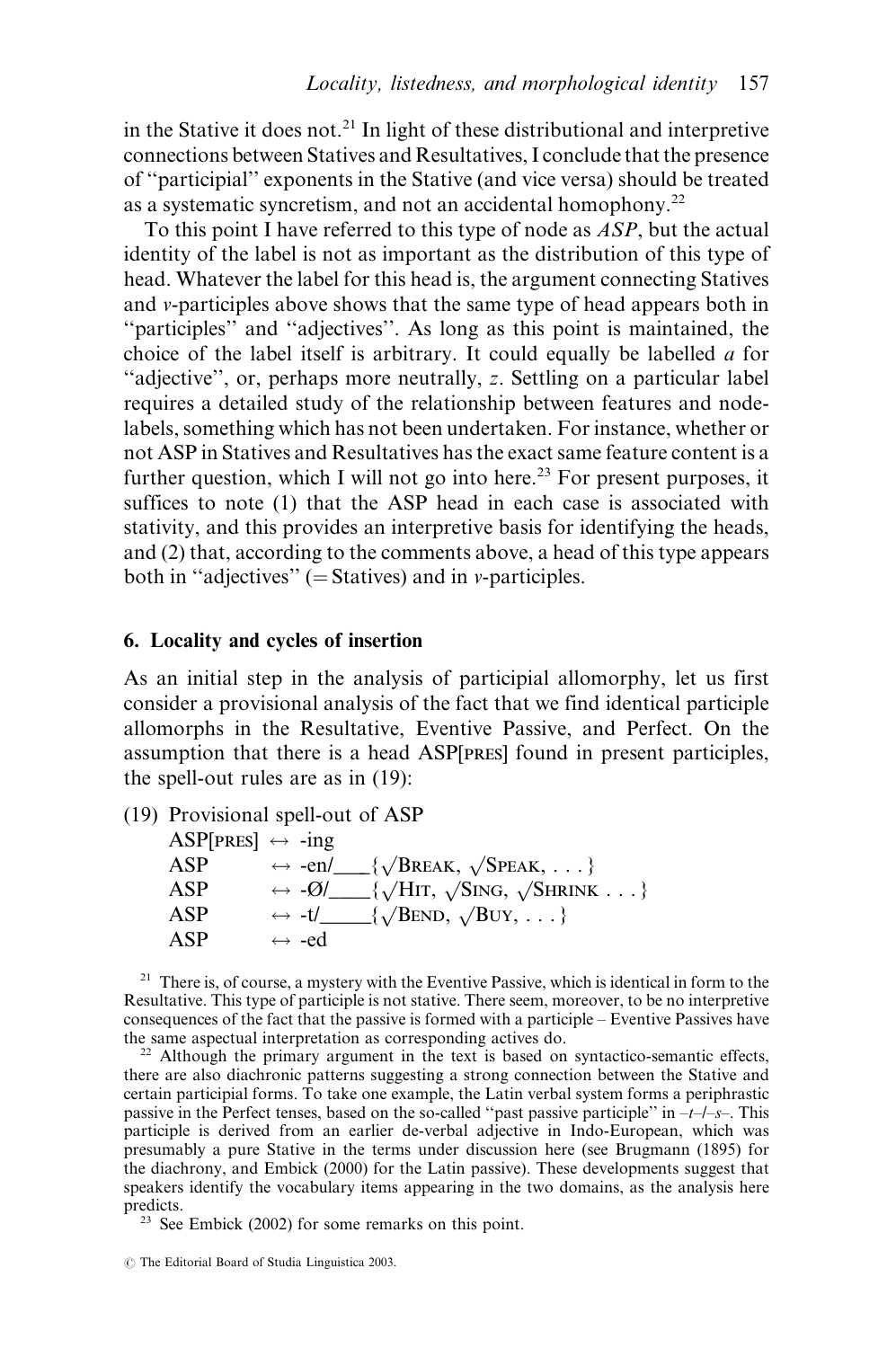This provisional set of vocabulary items accounts for the fact that Roots show identical participial allomorphs in the Resultative, Eventive Passive, and Perfect despite the syntactico-semantic differences between these structures. Each contains a head ASP that is not of the ASP[PRES] type found in the progressive, and each is thus realized in the same way.

Consider now how the Statives could be integrated into the list of spell-out rules in (19). As a first attempt, I will simply add the Roots that take irregular allomorphs in the Stative to the lists found with these vocabulary items, as in (20):

(20) Spell-out of ASP

ASP  $\leftrightarrow -t/\_$  { $\sqrt{BEND}$ ,  $\sqrt{BUY}$ , ...} ASP  $\leftrightarrow$  -ed/  $\angle$  {  $\sqrt{\text{BLESS}}$ ,  $\sqrt{\text{ALEGE}}$ ,  $\sqrt{\text{AGE}}$ , ...} ASP  $\leftrightarrow$  -ed

There are two problems with this approach. First, insertion with these vocabulary items incorrectly results in the Stative form appearing in nonstative environments in a number of cases. For e.g.  $\sqrt{\text{B}$  External state of rules would derive \*The book was blessed by the priest. Second, there are conflicts with examples like *shrink*, which appear on two separate lists. The general problem, common to these two specific problems, is that the Stative environment is not specifically identified in the manner in which insertion operates. In particular, the facts indicate that insertion at ASP has to see the identity of the Root whether ASP is attached to the Root (the Stative), or separated from the Root by  $\nu$  (the  $\nu$ -participles). What is needed is a way of specifically referring to Root-attachment in the insertion process.

Consider now a treatment which takes "root-attached" to be a visible property, *i.e.* something that can be referred to in the lists determining allomorphy. Abbreviating root-attachment as  $\sqrt{R}$ 00T\*, the relevant vocabulary items are as follows:

(21) Spell-out of ASP: Reference to Root-attachment ASP  $\leftrightarrow$  -en/  $\bigcup$  {  $\sqrt{\text{BREAK}}$ ,  $\sqrt{\text{SPEAK}}$ ,  $\sqrt{\text{ROT}}^*$ ,  $\sqrt{\text{SHRINK}}^*$ , ...} ASP  $\leftrightarrow$  -ed

Treating root-visibility as a property that can be referred to in lists avoids the difficulties noted above with reference to (20). There are, however, further aspects of this approach which suggest that it is inadequate. First, the affix  $-\dot{e}d$  appears exclusively on Statives. This means that every item on its list must be marked with \*. The generalization, however, is that this exponent only appears in the Root-attached environment, and the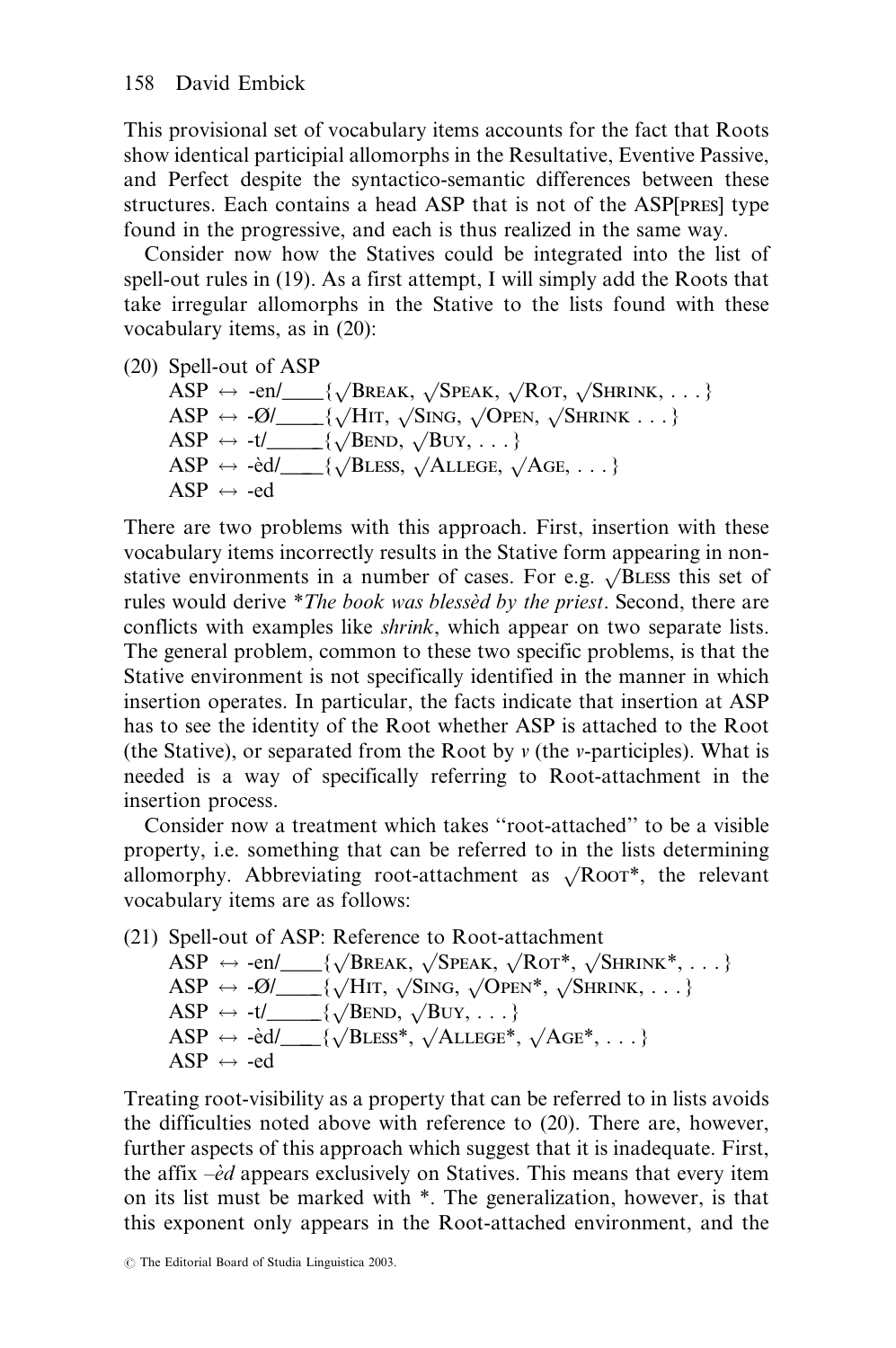listing solution does not account for this systematically. Rather, this property is simply an accident of the list associated with  $-\dot{e}d$  as it is represented in (21). By itself this consideration might not be conclusive. However, it has been demonstrated that a majority of derivational affixes (in English) attach only to Roots (see Marantz (2001), building on Fabb  $(1988)$  and Plag  $(1999)$ ). This raises the question of whether collapsing Root-attached and non-Root-attached vocabulary items as in (21) misses a larger generalization about the manner in which insertion is structured. In particular, these generalizations suggest that there are certain vocabulary items which can only be inserted in the Root-attached domain, and that an analysis of insertion must take this into account.

A second problem centers on the status of  $-e$ d in (21). This is treated as the default for ASP, since in the formation of the participles it is the regular exponent. At the same time, the structure associated with Statives involves simple Root-attachment. This makes the Statives structurally the same as many "adjectives". It is not the case that  $-ed$  is the default exponent for the formation of "adjectives" in English. To the extent that there is a default exponent of a Root-attached ASP head in English, it is probably not  $-ed$ . What is required is a way of stating that although  $-ed$ appears systematically in a number of environments, it is a default in the Outer "participial" domain, but not in the Root-attached domain.

Alternatively, rather than treating Root-visibility as the relevant property, the lists could make reference to the presence of  $v^{24}$ 

(22) Spell-out of ASP: Reference to  $v$ 

- 
- ASP  $\leftrightarrow -\emptyset/\_\_\$  {v- $\sqrt{\text{HIT}}$ , v- $\sqrt{\text{SING}}$ ,  $\sqrt{\text{OPEN}}$ , v- $\sqrt{\text{SHRINK}}$ , ...}

ASP  $\leftrightarrow$  -t/  $\overline{\{v-\sqrt{\text{BEND, v}-\sqrt{\text{BUY, ...}}\}}$ <br>ASP  $\leftrightarrow$  -ed/  $\overline{\{\sqrt{\text{BLES, \sqrt{\text{ALEGE, \sqrt{\text{AGE, ...}}}}\}}\}}$ 

Some further modifications to (22) are necessary. In order to function properly, an analysis that refers to  $\nu$  environments must also refer to the Root-attached environment. Consider the first vocabulary item in (22). It cannot be interpreted as a rule that adds the exponent  $-en$  to ASP whenever the Root  $\sqrt{R}$  at is visible. This would result in the presence of  $-en$  in all participles for this Root, which is contrary to fact. The vocabulary item associated with  $-en$  must, therefore, carry reference to Root-attached environment. This is very much like what was done in (21) above. Illustrating with the vocabulary item that inserts  $-en$ , a representation incorporating this change is given in  $(23)$ , where the  $*$  is used for Root-attachment as it was above:

 $ASP \leftrightarrow -ed$ 

<sup>&</sup>lt;sup>24</sup> The need to discuss this option in detail was made clear to me by an anonymous reviewer.

<sup>©</sup> The Editorial Board of Studia Linguistica 2003.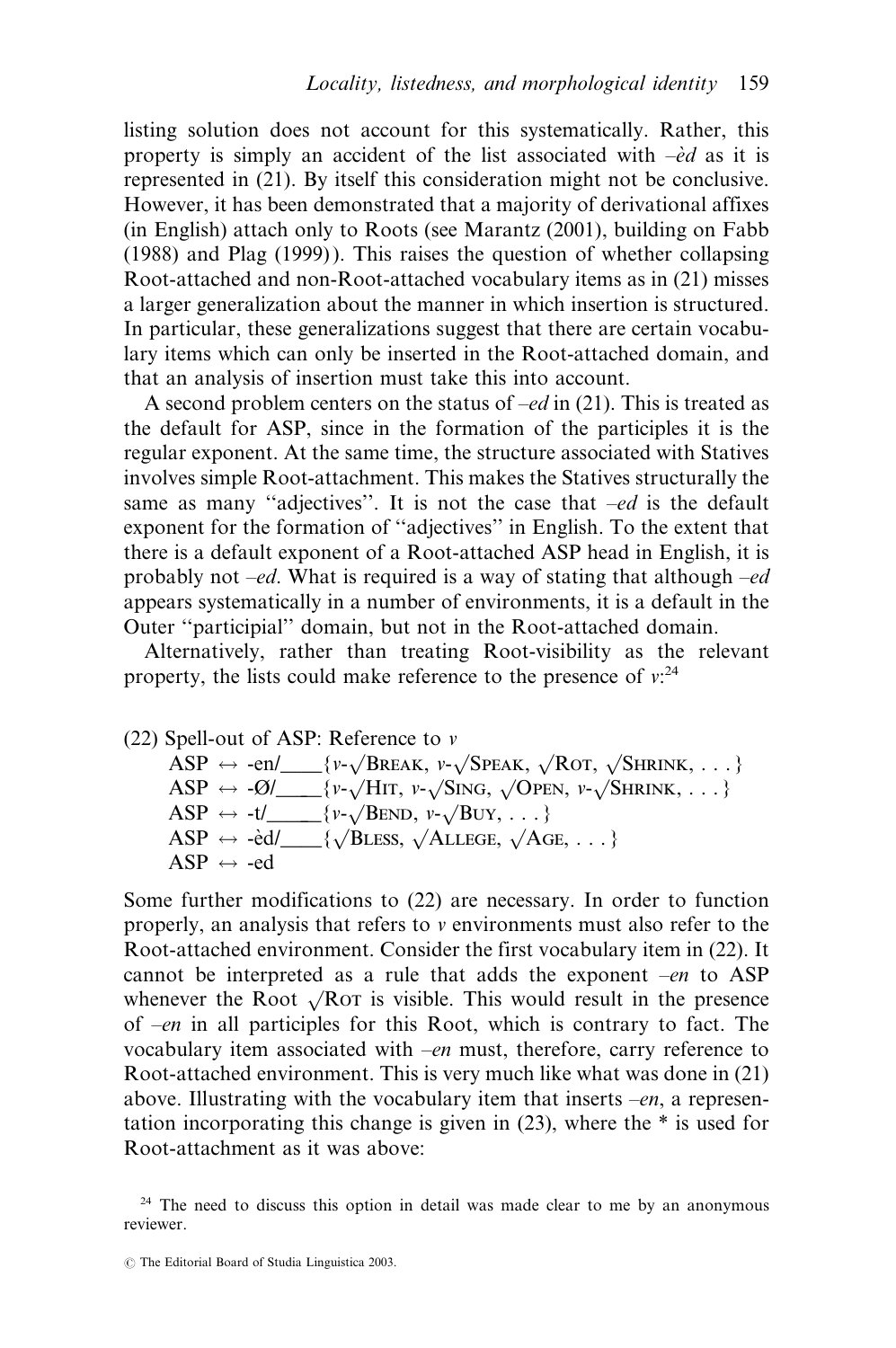(23) Spell-out of ASP: Reference to  $v$  and Root-Attachment ASP  $\leftrightarrow$  -en/  $\left\{v\right\}$  /BREAK,  $v\left\{$  /SPEAK,  $\sqrt{ROT^*}$ ,  $\sqrt{SHRINK^*}$ , ...

Taken as a whole, this analysis is similar in most ways to that presented in (21) above. As such, it is open to the same objections. In fact, since the solution with  $\nu$ -Reference must refer to the  $*$ -environment as well, it is more properly described as a version of (21), which incorporates the information required in (21) as a subcomponent. While it might be possible to fall back on this type of listing solution, one of the primary questions raised in the discussion of (21) above has not been addressed. Certain exponents, such as  $-\dot{e}d$  in the discussion above, appear only in the Root-attached environment. According to the treatments discussed to this point, this is an accident of the list associated with this vocabulary item. If the observations of Fabb and Marantz concerning Root-attached versus non-Root-attached affixes are on the right track, however, this fact is worthy of a systematic treatment. Some general points about vocabulary insertion point to this same conclusion. One of the primary notions behind morphological realization in Distributed Morphology is the idea that there is *competition* for insertion. In cases like that with ASP, it is clear that once this head is attached outside of other functional heads, the vocabulary item inserting  $-\dot{e}d$  is no longer relevant – this exponent never appears outside of the Root-attached environment. In this way, this vocabulary item does not compete with e.g.  $-en$  in the way that the vocabulary item for  $-t$  does. But the treatments that have been proposed immediately above do not encode this generalization. An analysis that makes the Root/non-Root distinction directly has not been considered in detail. In the remainder of this section I propose a treatment that makes a sharp distinction between these contexts for insertion.

The treatment I propose is based on the manner in which locality considerations play a role in morphosyntactic derivations. Stated in structural terms similar to those discussed above, a distinction may be made between (1) functional heads attaching directly to the Root, and (2) functional heads attaching higher, i.e. outside of other functional heads (Marantz (2001); recall section 3 above). For convenience, I refer to vocabulary insertion taking place in Root-attached positions as occurring the *Root Cycle*; outside of the Root-attached heads, insertion takes place in the *Outer Cycle*.<sup>25</sup> Concretely, the Root Cycle/Outer Cycle distinction applied to ASP is as in  $(24)$ :<sup>26</sup>

 $26$  Notice that in the Root Cycle I have included a list of the Roots that condition the insertion of  $-ed$ . The reason for this was noted above – while  $-ed$  may be the default

 $^{25}$  Built into this definition is the idea that being Root-attached is an important property. Technically, one could say in a case with multiple affixes, e.g.  $\sqrt{\text{Root-}x}$  that x is in an Inner Cycle with respect to the Root, while  $y$  is in an Inner Cycle with respect to  $x$ . Whether or not this extended or relativized sense of Inner vs. Outer is required, I will continue with simply 'Root-attached' vs. 'Outer' in the text.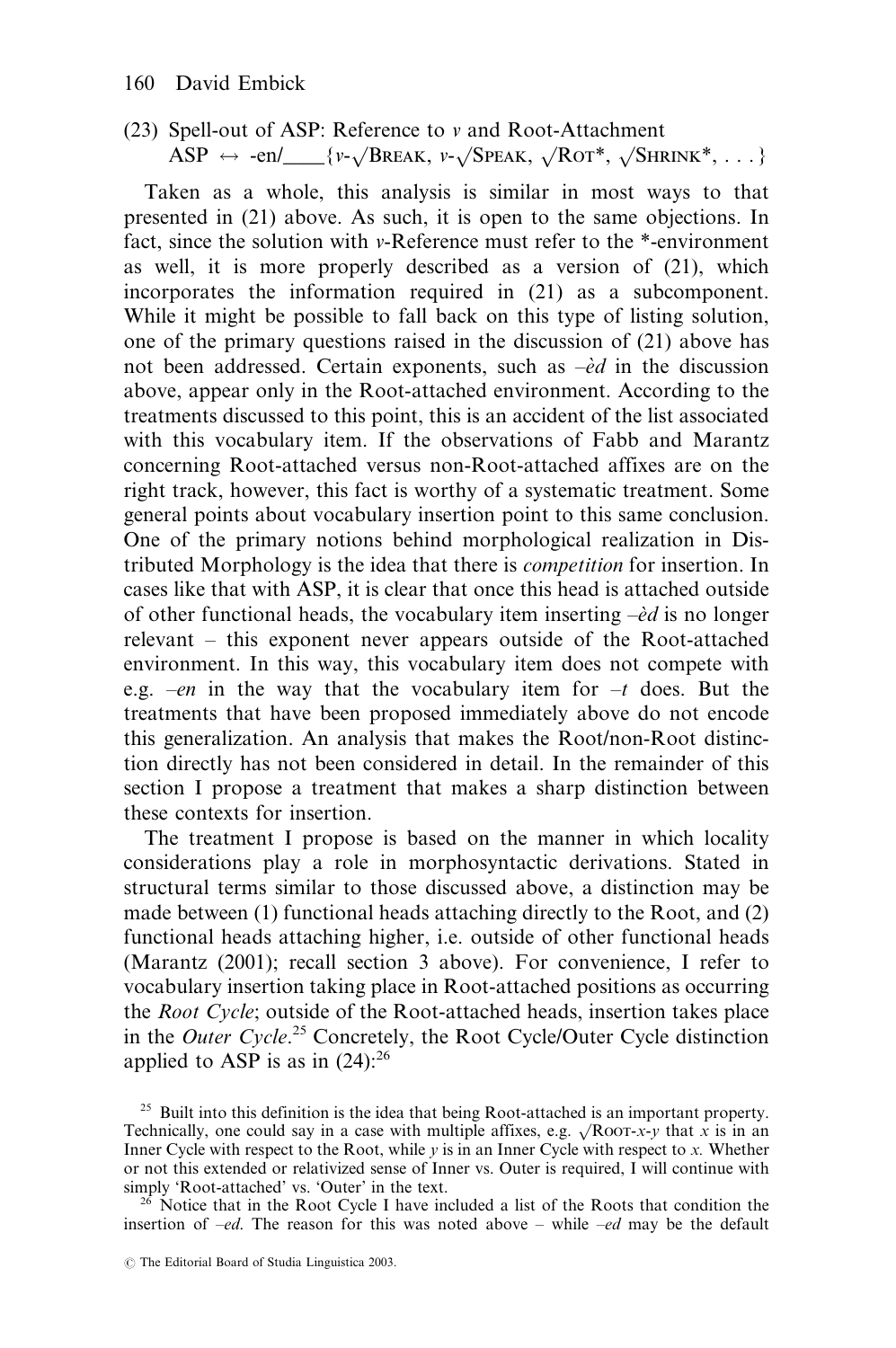```
(24) a. Spell-out of ASP: Root Cycle
           ASP \leftrightarrow -en/ \left\{\sqrt{\text{ROT}}, \sqrt{\text{SHRINK}}, \dots\right\}ASP \leftrightarrow -èd/ \overline{\bigvee_{\text{EESS, }\sqrt{\text{ALEGE, }\sqrt{\text{AGE, }\cdots\text{}}}<br>ASP \leftrightarrow -ed / \overline{\bigvee_{\text{ACE, }\sqrt{\text{OBSTRUCT, }\cdots\text{}}}b. Spell-out of ASP: Outer Cycle
          ASP \leftrightarrow -en/ \left\{\sqrt{\text{BREAK}, \sqrt{\text{SPEAK}}, \dots\right\}ASP \leftrightarrow -t/\_ {\sqrt{\text{BEND}}, \sqrt{\text{BUY}}, ...}
           ASP \leftrightarrow -ed
```
The property of this analysis that resolves the listing difficulties identified above is that the lists are different in the two cycles. So e.g.  $\sqrt{ROT}$  is on a list in the Root Cycle (for  $-en$ ) but not in the Outer Cycle, while  $\sqrt{\text{SHRINK}}$ is on the list for  $-en$  in the Root Cycle and on the list for  $-\varnothing$  in the Outer Cycle. In many cases, Roots take the same allomorph in both the Root and Outer Cycles, as one might expect.

Separating insertion into distinct cycles has clear implications for the notion of what constitutes a systematic syncretism. Much of the discussion above centered on the idea that Statives and v-participles are involved in systematic syncretisms. Yet one consequence of the separation of insertion into distinct cycles is that we have the following vocabulary items as part of the realization of ASP:

(25) a. Root Cycle: ASP  $\leftrightarrow$  -en/  $\sqrt{x}$  ( $\sqrt{x}$  ( $\sqrt{x}$ ) ARINK, ... }<br>b. Outer Cycle: ASP  $\leftrightarrow$  -en/  $\sqrt{x}$  ( $\sqrt{x}$ ) BREAK,  $\sqrt{x}$ ) SPEAK, ... }

More generally, we have pairs of vocabulary items, each responsible for inserting  $-t$ ,  $-en$ , and  $-\emptyset$  in the two different cycles. For  $-ed$ , we have a list as well, but only in the Root Cycle. For syllabic  $-\dot{e}d$ , we have only a Root Cycle list, with no insertion of this exponent in the Outer Cycle. Given (25), and similar Root/Outer pairs with distinct lists that could be produced for the other exponents, we are led to the following question:

 $(26)$  Are the vocabulary items in  $(25)$  the same?

That is, does separating the two cycles account for the identities in form systematically, or as a type of accidental homophony? In effect, the discussion has come full circle. Even with the assumption that Statives share a common syntactico-semantic head with v-participles, the node ASP, we are faced once again with the question of whether e.g. the  $-en$  in Stative contexts is the same as that found in Resultative or Eventive Passive contexts. Since we have two apparently distinct vocabulary items

realization of ASP with e.g. Resultatives and Eventive Passives, it is not the default for Statives.

<sup>©</sup> The Editorial Board of Studia Linguistica 2003.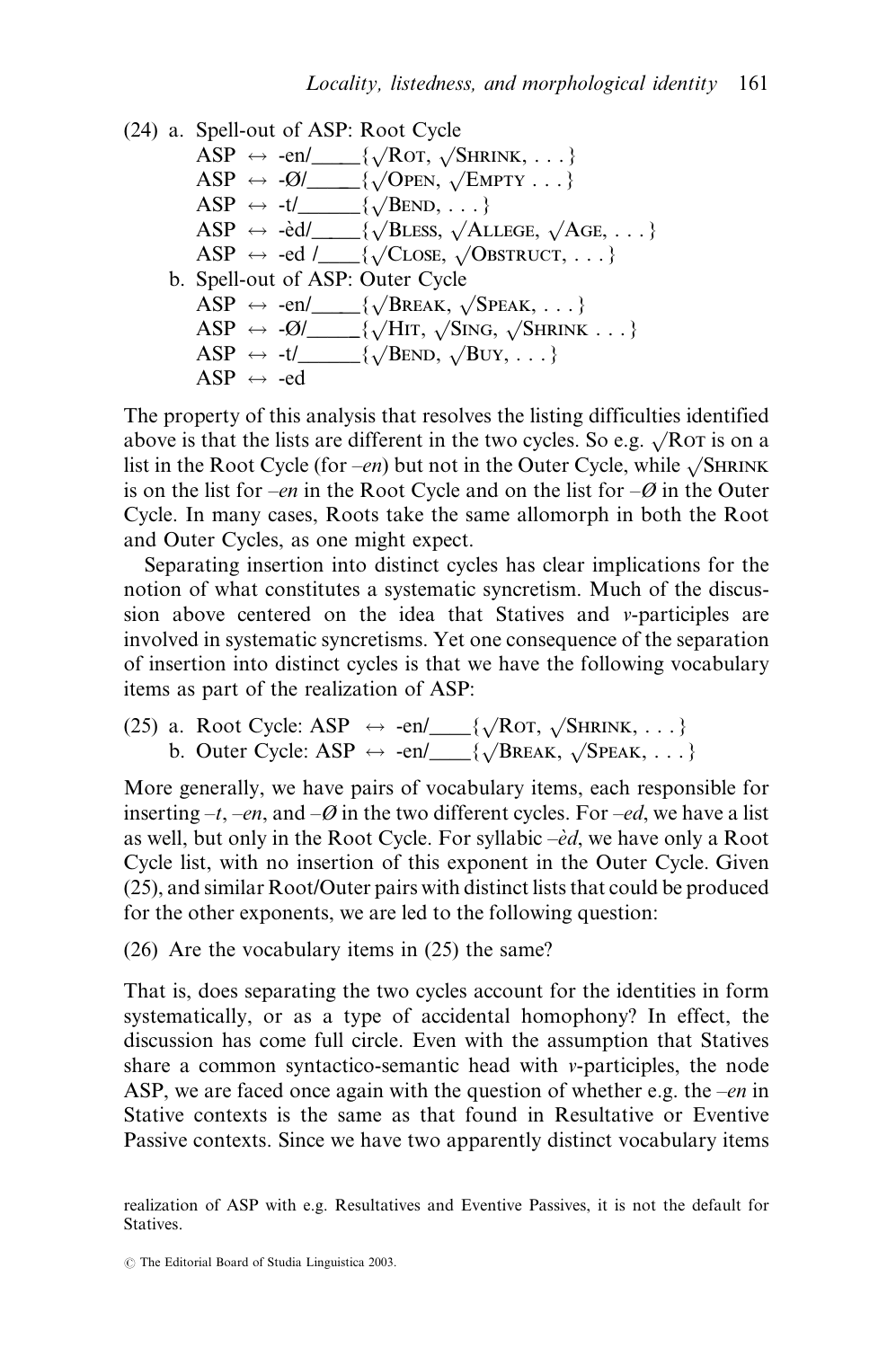in  $(25)$ , something further must be said if the question about identity is to be answered.

Having arrived at this apparently puzzling conclusion about morphological identity, there are three possibilities to consider. The first is that the reasoning leading to this conclusion is correct, indicating that the  $-en's$  are in fact accidentally homophonous. In light of the discussion of section 4 I will adhere to the position that an appeal to accidental homophony in this case is unwarranted. The second possibility is, as noted above, that one could simply adopt one of the listing solutions considered above (recall the discussion of  $(21)$  and  $(22)$  above. As I have stressed, adopting this solution does not account systematically for the fact that certain exponents are inserted in only the Root-attached environment. While it is possible to fall back on this position, this is not the stance I will investigate here. Rather, I conclude this section with a third option. This option holds that the reasoning behind the analysis above is correct, but there are two notions of *morphological identity*: identity within a cycle, and identity across cycles. This position requires a definition of *morphological identity* which is cycle-dependent, which I present below.

Support for the claim that identity is cycle-dependent, which is in many ways a claim about how lists relate to grammatical structures and notions of grammatical locality, can be adduced from other domains. It is important to focus on lists in this context, because lists are responsible for the question in  $(26)$ : if the vocabulary items in  $(25)$  did not have different lists, then clearly they would be regarded as identical (i.e., not separated in the first place). In order to illustrate the nature of listed information, consider a parallel that comes from the manner in which lists play in encoding idiomatic interpretations. This is a property of the *Encyclopedia*, which lists non-compositional meanings. To take an example, consider a head x that may attach either to a Root as in (a), or outside of the Root as in (b):

- (27) Example structure (abstract)
	- a.  $ROOT-x$
	- b.  $ROOT-v-x$

Marantz (2001) argues that the relationship between the Root and  $x$ could yield an idiomatic interpretation in (a), but not in (b). What it means in this case to have an idiomatic interpretation is to consult a list, viz. the Encyclopedia. In other words, a list is consulted in one configuration involving both the Root and  $x$  are combined, but not in another. The fact that a list is consulted in the  $(a)$  case but not the  $(b)$  case does not mean that the Root and x are different in the two cases.<sup>27</sup> The principle to be extracted from this discussion is as follows:

<sup>27</sup> I am not suggesting here that "special meanings" are somehow restricted to word-sized objects. Much of the discussion of idioms and light-verb constructions in Distributed

<sup>©</sup> The Editorial Board of Studia Linguistica 2003.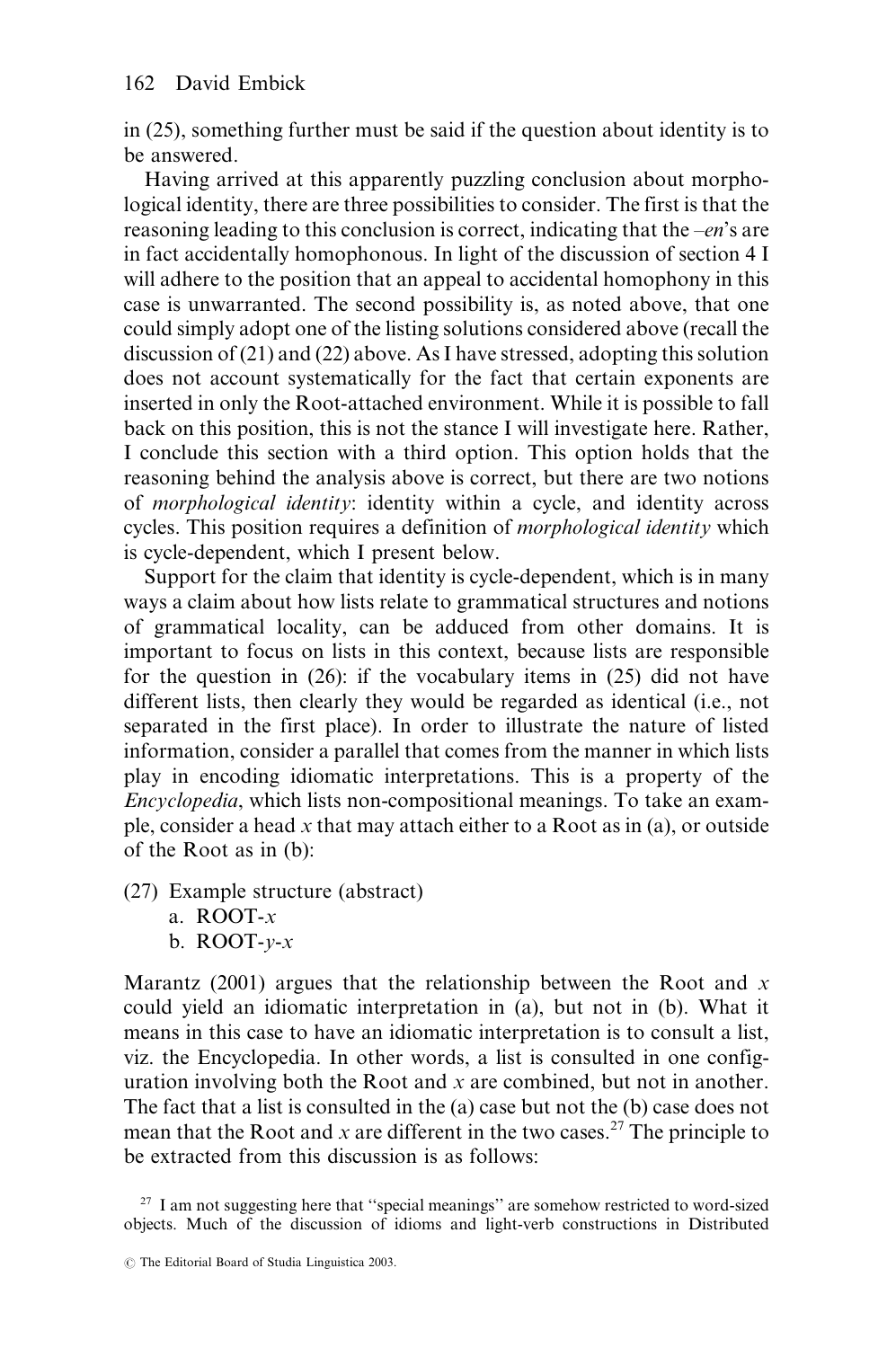(28) LISTEDNESS: Listed information is cycle-dependent. Whether a list is accessed for insertion, and the particular contents of that list, are determined by whether or not the node to be spelled out is in the Root or Outer Cycle.

Given this view of listedness, and the relationship between lists and syntactic structure, we can then ask how morphological identity is to be defined. Within a cycle, the conditions are quite straightforward, and were discussed in section 2 above. Identity within a cycle can be stated as follows:

(29) MORPHOLOGICAL IDENTITY: Vocabulary items are identical when they pair identical features/nodes with identical exponents.

The question about lists does not really arise here, because no analysis would countenance two vocabulary items with identical feature/node content and identical exponents that differed only in the contents of their lists – the two lists would be compressed into a single list for a single vocabulary item (see below).

If we are to maintain the idea that there is a systematic syncretism between Statives and *v*-participles, it must rely on a notion of identity across cycles that is distinct from (29). I propose to define this condition as follows:

(30) SUBSTANTIVE IDENTITY: Two vocabulary items show substantive *identity* when (1) the features responsible for insertion are the same, and (2) these features are paired with identical exponents.

This is identity up to the contents of lists. Thus in an abstract example like the following, the two vocabulary items responsible for the insertion of  $-X$  show substantive identity:

(31) a. Root Cycle: Label,  $\alpha$   $\leftrightarrow$  -X/List1 b. Outer Cycle: Label, $[\alpha] \leftrightarrow -X/L$ ist2

If either the label (here abstract Label<sub>i</sub>) or the feature content (if any) conditioning insertion were different, then there would be two separate, homophonous  $-X$ 's.

It is clear that Substantive Identity as defined here is a notion that can only be defined across cycles. Within a cycle, no analysis would posit separate vocabulary items like in  $(31)$ . Rather,  $-X$  would be inserted in the context of a set of elements that are the union of List1 and List2.

In terms of information content. MORPHOLOGICAL IDENTITY is "stronger" than SUBSTANTIVE IDENTITY because it requires identity in terms of substantive features, the phonological exponent, and the

Morphology has been explicitly directed against this correlation (Harley 1995, Marantz 1997). Rather, the point is merely that the same object can trigger the consultation of a list in one environment, but not in another, and at the same time be a single grammatical object.

<sup>©</sup> The Editorial Board of Studia Linguistica 2003.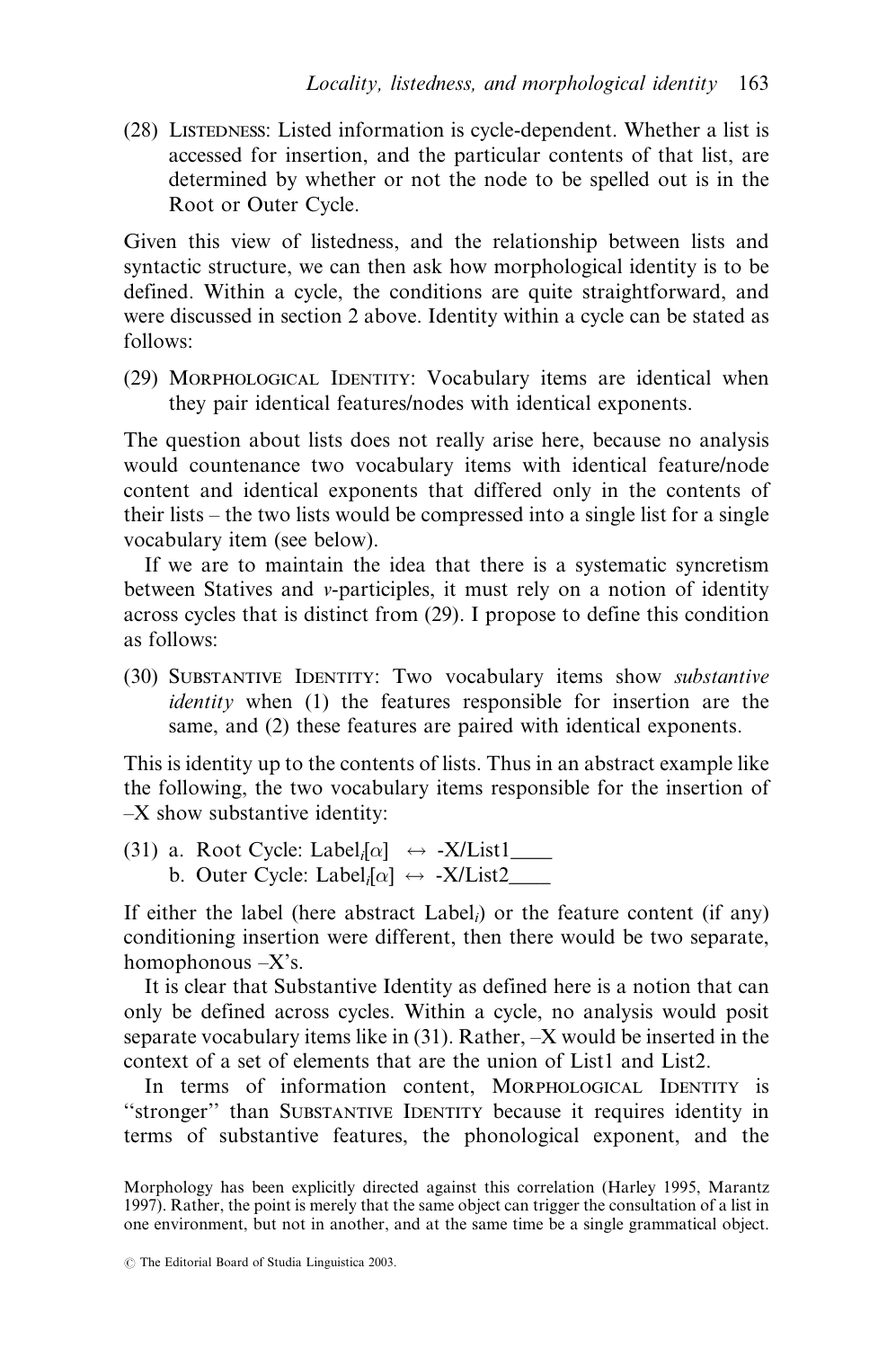contextual list: SUBSTANTIVE IDENTITY requires only the former two types of identity. According to the definition, then, there is no accidental homophony in the realization of "participial" exponents in Statives. The  $-en.$   $-ed.$  etc. found in the two Cycles are the same, and are predicted to be treated identically by any morphological processes that refer specifically to the identity of one of these exponents, or, for that matter, in experimental tasks probing grammatical representation.<sup>28</sup> There are various options in terms of how to represent the effects of SUBSTANTIVE IDENTITY on the vocabulary insertion process. One possible implementation operates in terms of there being single vocabulary items as in  $(32)$ :

(32) ASP  $\leftrightarrow$  -en ASP  $\leftrightarrow$  -Ø  $ASP \leftrightarrow -t$  $ASP \leftrightarrow \dot{A}$ ASP  $\leftrightarrow$  -ed

In the course of the insertion process, the structural position of the ASP head determines further conditions on the realization of these items, by activating distinct lists – one list for the Root-attached cycle, and a potentially different list for the Outer Cycle.

Concerning morphological identity more generally, the question of whether SUBSTANTIVE IDENTITY as defined here is the correct notion of trans-cycle identity is an open one. It must be recalled that the move to this notion is prompted by the separation of cycles in the first place. A listing solution, like those discussed earlier in this section in (21) and below, does not require additional comment on the question of identity. Ultimately, then, the question is whether Root-Attached versus non-Root-attached differences should be taken to be part of the grammar of insertion. If they are, the answer that I have investigated here, then SUBSTANTIVE IDENTITY, or something like it, is required. If these generalizations are not treated as part of the insertion process, then the listing solution with reference to  $v$ - or Root-attachment can be appealed to. In any case, the predictions of the present analysis are clear, and further investigation in this domain promises to have interesting consequences.<sup>29</sup>

<sup>&</sup>lt;sup>28</sup> There are, as far as I know, no further morphological processes that refer specifically to the identity of e.g.  $-en$  or  $-ed$  that could be used to tell whether vocabulary items that show substantive identity are treated identically.

<sup>&</sup>lt;sup>29</sup> A further question of interest concerns the relationships between the distinct lists that may, according to this analysis, be associated with the same vocabulary item. The assumption might be that the contents of the two lists are identical in cases where Rootvisibility is at issue. There are other patterns as well. In the participle system, for instance, there is no Root which takes a listed allomorph in the Outer Cycle ( $v$ -participles), but  $-e$ d in the Root Cycle. The status of such generalizations is not clear at present.

<sup>©</sup> The Editorial Board of Studia Linguistica 2003.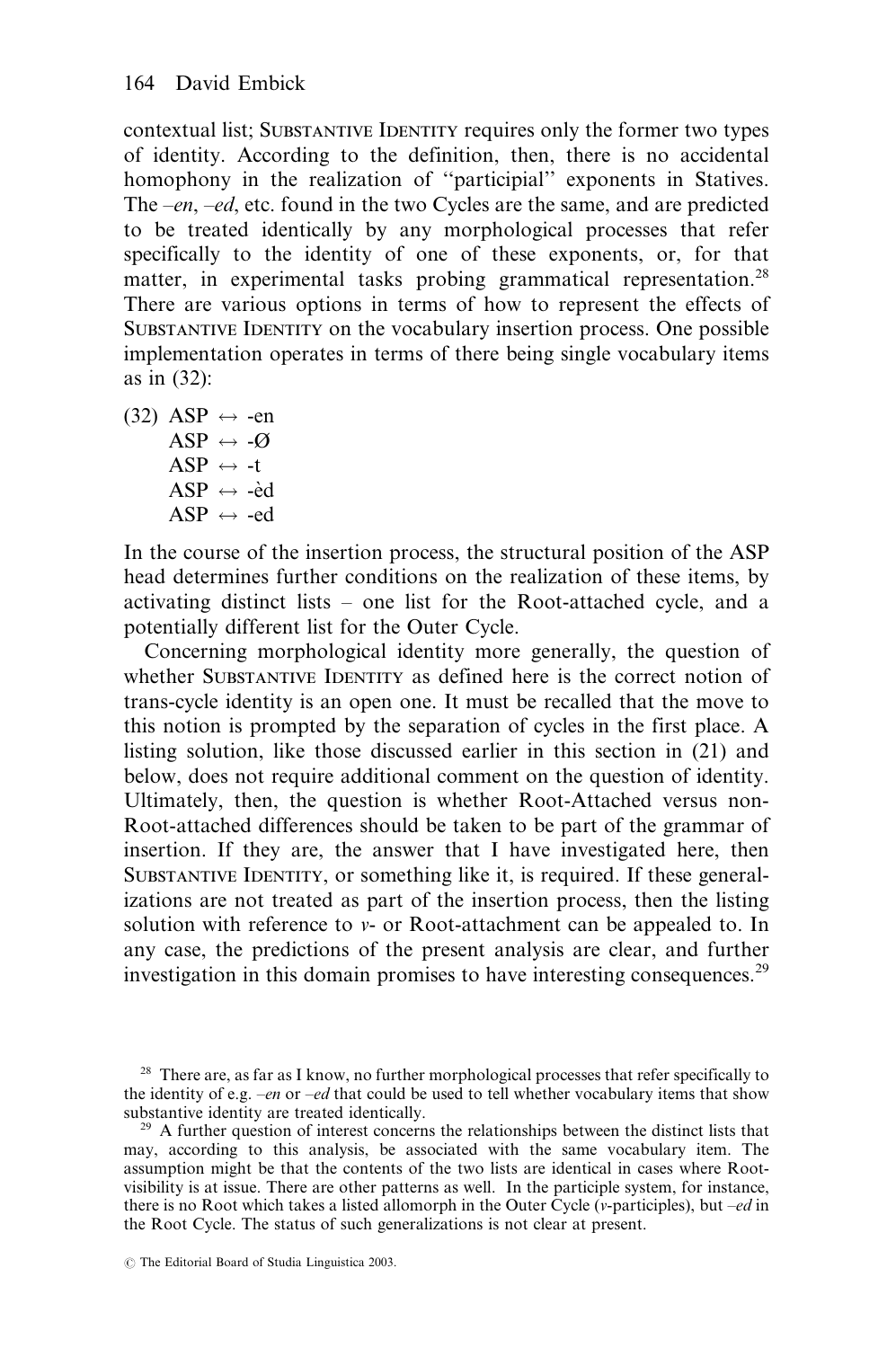#### 7. Root-determined allomorphy without root-attachment

The analysis put forward in the preceding sections is based directly on a notion of locality – the Root Cycle and Outer Cycles are distinguished from one another in purely structural terms. In this way, the analysis directly relates possibilities for allomorphy with a syntactic structure in which the ASP head is directly attached to the Root. In another way, however, the patterns of allomorphy found in English participles seem to display some apparently non-local properties. One notable fact about the spell-out of English participial allomorphs is that there is Root-determined allomorphy in both the Root and Outer Cycles. The analysis given above holds that the insertion of the proper allomorph depends on lists of Roots, whether the head ASP is being spelled out in the Root Cycle or the Outer Cycle. Sensitivity of a head to features of the Root in the Root Cycle is uncontroversial, as discussed above. The apparent sensitivity to Root features in the Outer Cycle is, however, a question which deserves serious attention. In the cases of Outer Cycle insertion, there is no directly local structural relationship between the Root and ASP, because there are intervening v heads (recall the Resultative and Eventive Passive structures in  $(7)$  and  $(8)$ ).

At the heart of the matter are further questions concerning the role of locality in contextual allomorphy. Specifically, we must ask at this point if the analysis of participial allomorphy requires the *global visibility* of the  $Root:30$ 

(33) Global Visibility of the Root: In a structure Root- $X_1$ - ...  $X_n$ , the Root is visible for insertion (and therefore contextual allomorphy) at each head X.

The second option is based on the idea that the Root and the ASP head in the Outer Cycle stand in a particular relationship with one another when vocabulary insertion occurs. In particular, in every case in which there is an irregular allomorph of ASP in the Outer Cycle, ASP is linearly adjacent to the Root at the point of insertion at ASP.<sup>31</sup> This suggests that the patterns of irregularity in the participial domain implicate linear adjacency rather than forcing global visibility of the Root. In order to make this more precise, consider the following condition, derivative of

<sup>&</sup>lt;sup>30</sup> Visibility of this type is also at issue in approaches that allow *percolation* of features from the Root. The system of Williams (1981) seems to have this property; features of the Root (the "head" in this case) percolate, such that "... a feature on a morpheme in head position will be relevant to all further stages of derivation, because it will be inherited in each successive stage of the derivation." (1981:254). It remains to be seen if all of the cases that have been adduced in favor of the percolation based approach to visibility are amenable to treatment in terms of the condition on linear adjacency in (34) below.

<sup>&</sup>lt;sup>31</sup> The participial forms for verbs with overt verbalizing morphology are invariably regular, at least as far as suffixation goes:  $-en$ ,  $-ize$ , and  $-ify$  all take  $-ed$ .

<sup>©</sup> The Editorial Board of Studia Linguistica 2003.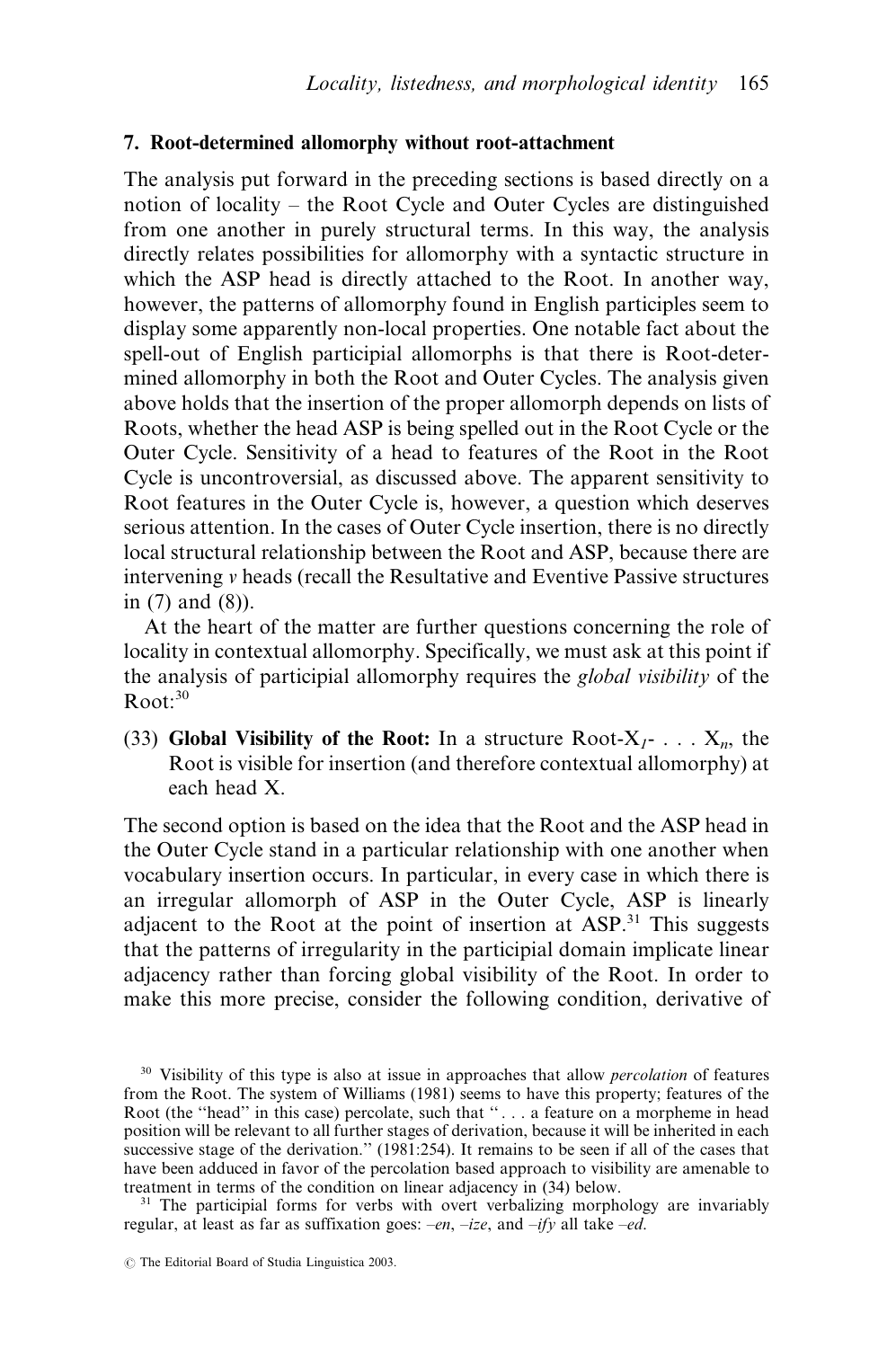early discussions of the factors determining allomorphy such as Siegel  $(1978)$  and Allen  $(1979)$ :<sup>32</sup>

 $(34)$  (Linear) Adjacency Condition: Contextual allomorphy at x can be sensitive inwards only to a linearly adjacent element.

I am assuming here that linearization applies from the Root out, and immediately precedes insertion.<sup>33</sup> Linearization is represented by the \* operator, and I replace hiearchical ],[ brackets with parentheses ),( for exposition. Informally, then, in a hierarchical object such as  $\lceil \sqrt{\text{Root X} \rceil Y} \rceil$ , Linearization first applies to  $\lceil \sqrt{\text{Root X}} \rceil$ , followed by insertion at X; the processes then apply to  $(\sqrt{R_{\text{OOT}}} * X)$  and Y. Finally, and this is crucial, I assume that phonological  $-\varnothing$  affixes are irrelevant for the purposes of linear adjacency; I refer to this property as  $\emptyset$ -Transparency. The derivation of the participle brok-en, based on a form that requires insertion in the Outer Cycle (i.e. a v-participle), is illustrated in  $(35)$ . The derivation proceeds as follows:<sup>34</sup>

(35) Derivation of brok-en

| INPUT:       | $\left[\sqrt{\text{B}}$ reak v   ASP                                                 |
|--------------|--------------------------------------------------------------------------------------|
|              | Linearization 1: $[(\sqrt{B}REAK * v) ASP]$                                          |
| Insertion 1: | $\left[\right.(\sqrt{\text{B}}\text{REAK}^* - \emptyset) \text{ASP}\right]$          |
|              | Ø-Transparency: $(\sqrt{\text{B}}$ REAK * -Ø) $\rightarrow$ $(\sqrt{\text{B}}$ REAK) |
|              | Linearization 2: $(\sqrt{B}REAK * ASP)$                                              |
| Insertion 2: | $(\sqrt{B}REAK * -en)$                                                               |

The relationship between the Root and ASP in this derivation is crucial for the discussion of global visibility versus adjacency. At the point

<sup>32</sup> The Adjacency Condition as developed in Siegel and Allen does not refer to linear adjacency, but instead to cycles of morphological rule application. Specifically, a rule X cannot refer to Y, unless Y is in the cycle that is adjacent to  $($  = applies immediately before) X; there are of course parallels between this formulation and the type of structural locality conditions I have discussed above. In any case, the cycle-based view does not suffice in the participle domain.

Concerning the linearity-based version stated in the text, there are some further technical questions which have potentially interesting empirical consequences. In the cases discussed in the text, involving participles, we are dealing with simple structures involving  $(\sqrt{R}_{OOT} * ASP)$  at the point of insertion. In cases in which insertion takes place in a more complex structure, different questions arise. Consider the following case, in which insertion has taken place to insert  $\frac{1}{x}$  and  $\frac{1}{y}$ , and insertion at Z is at issue:

(i)  $(((Root*/-x/)*/-y/)*Z)$ 

Is what counts as adjacent to  $-Z$  simply the exponent  $I-y$  (and the features on that node), or the entire complex  $((\sqrt{R_{OOT} * |-x|) * |-y|})$ , or both? Answers to this question have potentially subtle empirical consequences which have yet to be explored.

 $33$  The idea that linearization precedes insertion in this way is implicit in Embick & Noyer  $(2001).$ 

 $34$  One point that the derivation in (35) abstracts away from is the phonology of the Root. At some point, the Root phonology (in this case /bræ:k/) must be taken into consideration.

<sup>©</sup> The Editorial Board of Studia Linguistica 2003.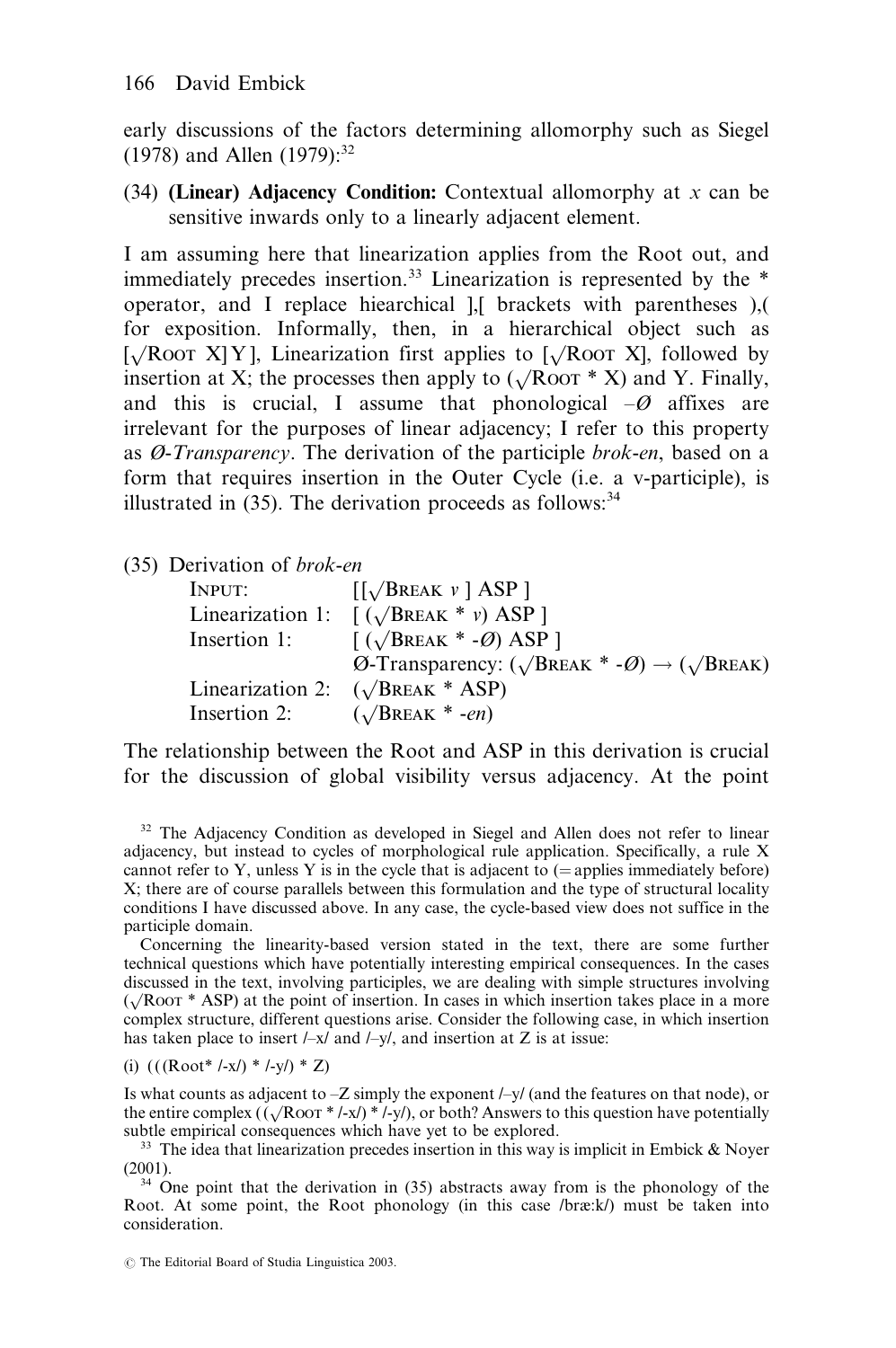when vocabulary insertion occurs at ASP, this node is adjacent to the Root. The fact that the Root is visible for allomorphy at ASP in this structure therefore does not require the global visibility of the Root. In light of the options considered above, concerning why there is still Root-determined allomorphy in the Outer Cycle, this analysis allows us to hold the more restrictive option, that based on the (Linear) Adjacency Condition.

The argument of this section shows only that Global Root Visibility is not required in the case of English participles. Ultimately whether or not the restrictions on visibility should be weakened, such that Roots would always be visible in such structures, is largely an empirical matter.<sup>35</sup> The *Adiacency Condition* itself is also something that warrants close scrutiny. Although this condition seems to be required in the case examined above, and while the condition seems preferable to Global Visibility, it is an apparently negative result. Perhaps the ideal state of affairs would be one in which the information required for insertion is strictly determined by structural factors alone, such that insertion at ASP could not be influenced by the identity of the Root in the forms examined above because of the intervening  $\nu$  heads. The fact that linear adjacency, a PF-notion, imposes constraints on top of those provided by the structural notion of locality for the purposes of insertion, is quite suggestive. $36$ 

#### 8. Conclusions

The importance of syncretism in the study of the syntax/morphology interface results from the fact that approaches to syncretism differentiate viable theoretical alternatives. A primary argument against the traditional lexical item, i.e. against primitives or "morphemes" that contain both syntactico-semantic and phonological information, is the existence of syncretisms that are viewed as systematic. The idea that phonological

<sup>35</sup> An insightful discussion of these matters is provided by Hay (2000), who examines the (differing) empirical domains of the Adjacency Condition of Siegel (1977) and Allen (1978) on the one hand, and the Atom Condition of Williams (1981) on the other. It is an open question at this point whether the combination of structural and linear conditions on allomorphy extend to the full set of cases that were treated by either the Adjacency Condition of the 1970s or the Atom Condition.

Some specific cases have been cited as especially problematic for locality-based conceptions of allomorphy; for instance, Carstairs-McCarthy (1992) notes some apparent problems for conditions involving adjacency, in the domain of Latin deponent verbs. See Embick  $\&$ Halle (forthcoming) for an analysis.

<sup>36</sup> There are some further questions that could be posed concerning zero transparency. For instance, as Marantz (personal communication) has pointed out, one might ask whether all  $\varnothing$ -exponents are transparent, or if transparency is only a property of default  $\varnothing$ 's as opposed to blocking  $\mathscr{O}$ 's. The  $-\mathscr{O}$  that is transparent in the v-participles is the default realization of v in English, so what one would have to find in order to answer this question is a case in which a blocking  $-\varnothing$  shows transparency as well.

© The Editorial Board of Studia Linguistica 2003.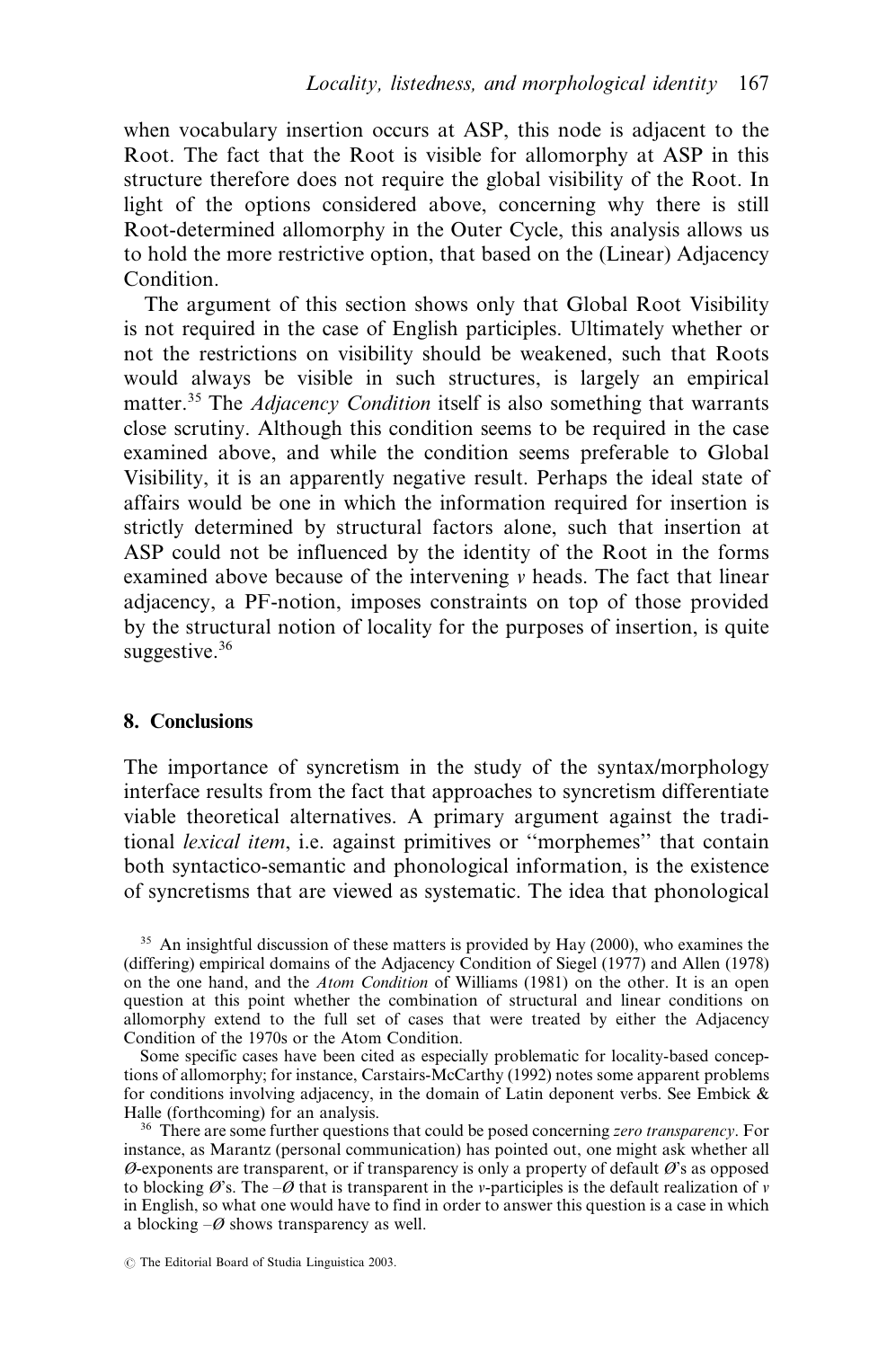material is inserted into syntactic structures after the syntactic derivation, Late Insertion, is one of the defining architectural features of Distributed Morphology and other realizational theories. The move to Late Insertion is motivated by empirical considerations, viz. the fact that languages show systematic syncretisms, and not by conceptual concerns; what is therefore required given this position is a detailed account of how vocabulary insertion occurs. Moving beyond the basic motivation for separating phonology from syntax/semantics, the analysis of this paper provides further insight into the structure of the insertion process by (1) illustrating the role that structural locality plays in insertion; (2) arguing that insertion should be performed in cycles, with access to potentially distinct lists in each cycle; (3) identifying a notion of SUBSTANTIVE IDENTITY for syncretism across cycles; and (4) emphasizing the role played by linear adjacency in the statement of conditions on allomorphy. Taken together these results provide a number of further predictions, predictions which potentially cut across a number of phenomena and which direct attention to some subtle and interesting empirical questions.

# **References**

- ALEXIADOU, A. 2001. Functional structure in nominals. Amsterdam: John Benjamins. ALLEN, M. 1979. Morphological investigations. University of Connecticut. Diss.
- ARONOFF, M. 1976. Word formation in generative grammar. Cambridge, MA: MIT Press.
- ARONOFF, M. 1994. Morphology by itself: Stems and inflectional classes. Cambridge, MA: MIT Press.
- BEARD, R. 1966. The affixation of adjectives in contemporary literary Serbo-Croatian. University of Michigan. Diss.
- BEARD, R. 1995. Lexeme-morpheme based morphology: A general theory of inflection and word-formation. Albany, NY: State University of New York Press.
- BOBALJIK, J. 2000. The ins and outs of contextual allomorphy. University of Maryland Working Papers in Linguistics 10, 35–71.
- BORER, H. 1990.  $V + ing$ : It walks like an adjective, it talks like an adjective. Linguistic Inquiry 21, 95-103.
- BRESNAN, J. 1982. The passive in lexical theory. The mental representation of grammatical relations, ed. J. Bresnan. Cambridge, MA: MIT Press.
- BRUGMANN, K. 1895. Die mit dem Suffix -to- gebildeten Partizipia im Verbalsystem des Lateinischen und des Umbrisch-Oskischen. Indogermanische Forschungen 5, 89-153.
- CARSTAIRS, A. 1987. Allomorphy in inflexion. London: Croom Helm.
- CARSTAIRS-MCCARTHY, A. 1992. Current morphology. London: Routledge.
- CARSTAIRS-MCCARTHY, A. 2001. Grammatically conditioned allomorphy, paradigmatic structure, and the ancestry constraint. Transactions of the Philological Society 99, 223-245.
- DUBINSKY, S. & SIMANGO, S. R. 1996. Passive and stative in Chichewa: Evidence for modular distinctions in grammar. Language 72, 749–781.
- EMBICK, D. 2000. Features, syntax, and categories in the Latin perfect. Linguistic Inquiry 31, 185-230.
- EMBICK, D. 2002. Remarks on the structure of resultative participles in English. University of Pennsylvania, Ms. To appear in *Linguistic Inquiry*.

<sup>©</sup> The Editorial Board of Studia Linguistica 2003.